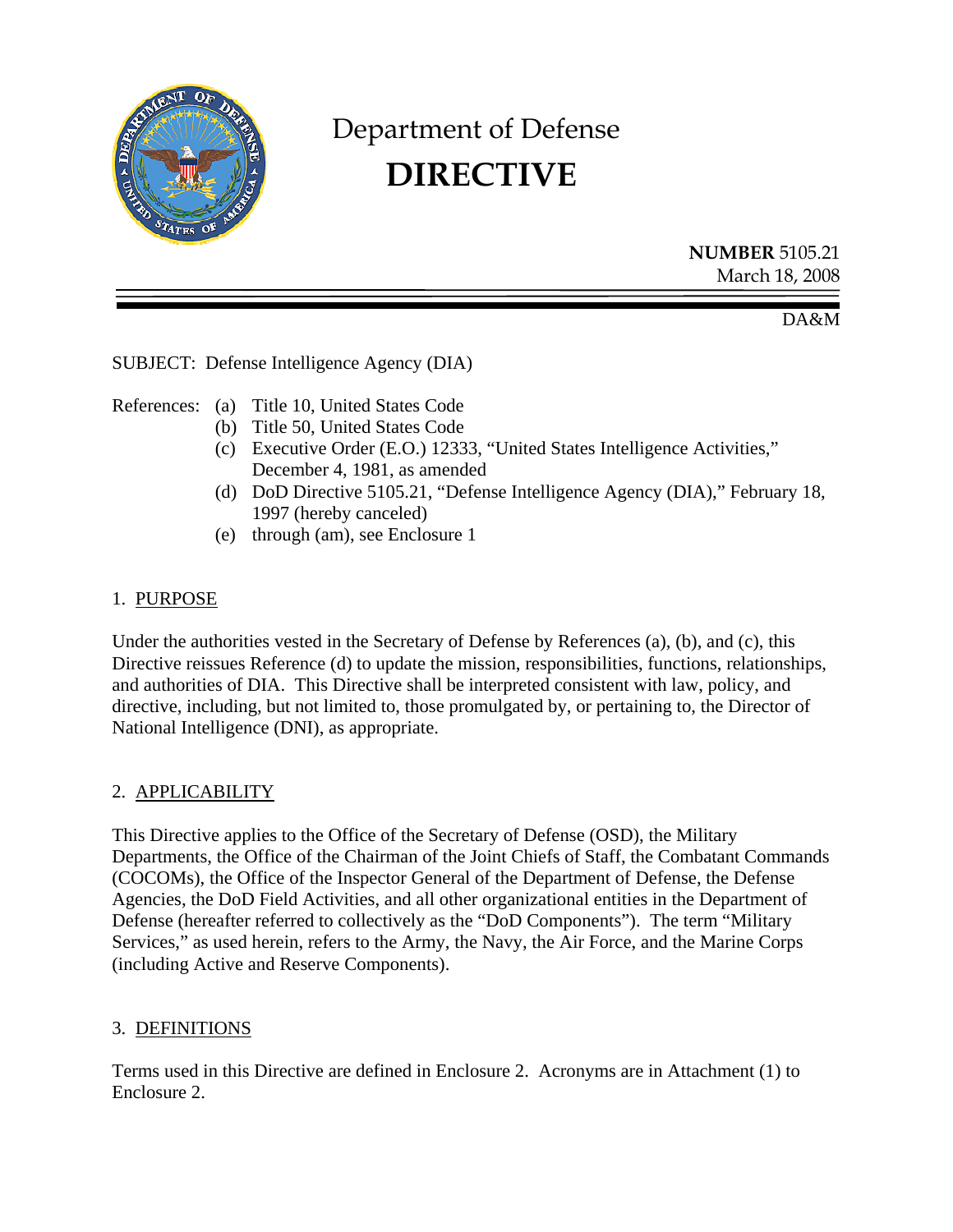# 4. MISSION

DIA shall satisfy the military and military-related intelligence requirements of the Secretary and Deputy Secretary of Defense, the Chairman of the Joint Chiefs of Staff, and the DNI, and provide the military intelligence contribution to national foreign intelligence and counterintelligence. DIA shall plan, manage, and execute intelligence operations during peacetime, crisis, and war. DIA shall serve as the DoD lead for coordinating intelligence support to meet COCOM requirements; lead efforts to align analysis, collection, and Intelligence, Surveillance, and Reconnaissance (ISR) activities with all operations; and link and synchronize Military, Defense, and National Intelligence capabilities. The mission of DIA includes the following responsibilities and functions:

4.1. All-Source Intelligence Analysis. Provide all-source intelligence to joint task force and Combatant Commanders, as well as to Defense planners and national security policymakers.

4.2. Human Intelligence (HUMINT). Centrally manage the DoD-wide HUMINT enterprise, and conduct DIA HUMINT collection activities worldwide.

4.3. Joint Staff Intelligence. Operate the Joint Staff Intelligence Directorate (J-2) to respond to the direct intelligence support requirements of the Chairman of the Joint Chiefs of Staff and the Secretary of Defense.

4.4. Intelligence Information Systems. Design, implement, and operate a secure information technology (IT) infrastructure and an assured data environment of the all-source intelligence enterprise.

4.5. Technical Intelligence Collection. Conduct integrated planning, coordination, and execution of DoD Measurement and Signature Intelligence (MASINT) and designated technical collection management activities.

4.6. Counterintelligence (CI) and Security. Perform assigned CI functions, as well as Sensitive Compartmented Information (SCI) policy implementation, security clearance adjudication, and facility accreditation.

4.7. International Engagement. Enter into military and military-related intelligence agreements and arrangements with foreign governments and other entities. Manage foreign visits and support foreign defense attaché corps interaction with senior DoD officials.

4.8. Intelligence Training and Education. Operate the Joint Military Intelligence Training Center (JMITC), Joint Military Attaché School (JMAS), Joint Intelligence Virtual University (JIVU), and National Defense Intelligence College (NDIC).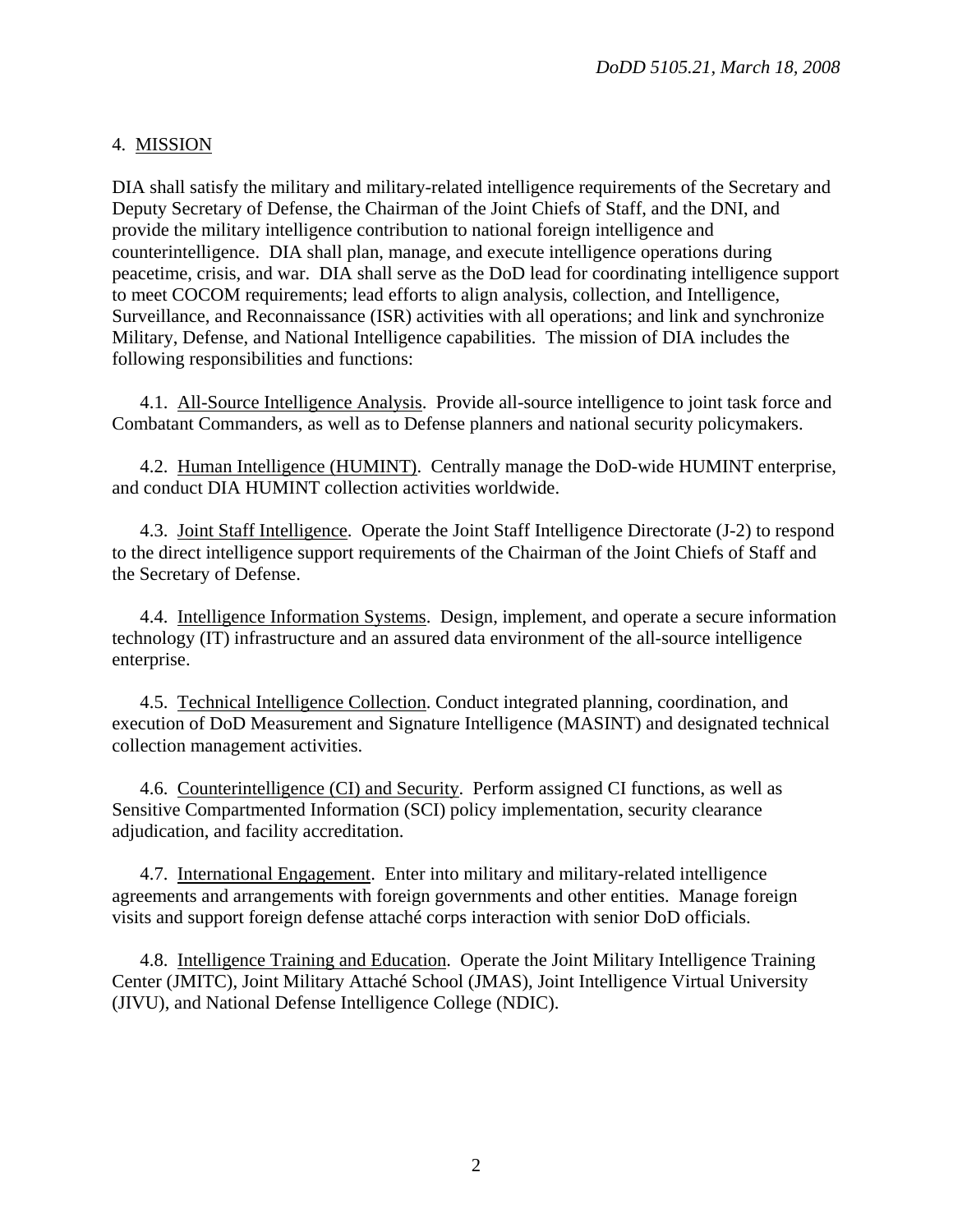4.9. Resource Management. Develop and manage DIA Military Intelligence Program (MIP) resources and capabilities, the General Defense Intelligence Program (GDIP), and the DIA portion of the Foreign Counterintelligence Program (FCIP) as an element of the National Intelligence Program (NIP).

4.10. Defense Intelligence Operations Coordination Center (DIOCC). Operate the DIOCC to plan, prepare, integrate, direct, synchronize, and manage continuous full-spectrum Defense Intelligence operations and other functions in accordance with the Secretary of Defense guidance in the Chairman of the Joint Chiefs of Staff Messages conveying the Joint Intelligence Operations Center Execute Order (JIOC EXORD) (Reference (e)) and the DIOCC EXORD (Reference (f)), as well as Secretary of Defense Memorandum (Reference (g)), or as otherwise directed.

4.11. Joint Reserve Intelligence Program (JRIP). Serve as the JRIP Program Manager; plan, implement, and integrate the JRIP throughout the Department of Defense.

4.12. Additional Activities. Perform a range of additional functions for the Department of Defense and the Intelligence Community (IC), as specified in Enclosure 3.

#### 5. ORGANIZATION AND MANAGEMENT

 5.1. The Secretary of Defense exercises authority, direction, and control over DIA pursuant to References (a), (b), and (c), and other applicable authorities. The Under Secretary of Defense for Intelligence (USD(I)) exercises the Secretary of Defense's authority, direction, and control over the Director, DIA, in accordance with DoD Directive 5143.01 (Reference (h)) and pursuant to the responsibilities and authorities of the Secretary of Defense in References (a), (b), and (c).

 5.2. Pursuant to Reference (a), DIA is a Defense Agency designated as a Combat Support Agency (CSA) of the Department of Defense. DIA performs combat support activities pursuant to References (a), (b), and (c), as well as DoD Directive 3000.06 (Reference (i)).

 5.3. DIA shall consist of a Director, Deputy Director, and such subordinate officials and staff as are established by the Director within the resources assigned by the Secretary of Defense.

#### 6. RESPONSIBILITIES AND FUNCTIONS

The Director, DIA, under the authority, direction, and control of the USD(I), advises the Secretary of Defense, the Chairman of the Joint Chiefs of Staff, and the Combatant Commanders on all matters concerning all-source Defense Intelligence. The Director, DIA, under the authority, direction, and control of the USD(I), also advises the DNI and the Director of Defense Intelligence (DDI), as established in the Secretary of Defense and DNI Memorandum of Agreement (Reference (j)), on all DIA matters under the DNI's purview. The DDI will advise the DNI, after consultation with the Director, DIA, on critical deficiencies and strengths of DIA, and assess the effect of such deficiencies and strengths in meeting National Intelligence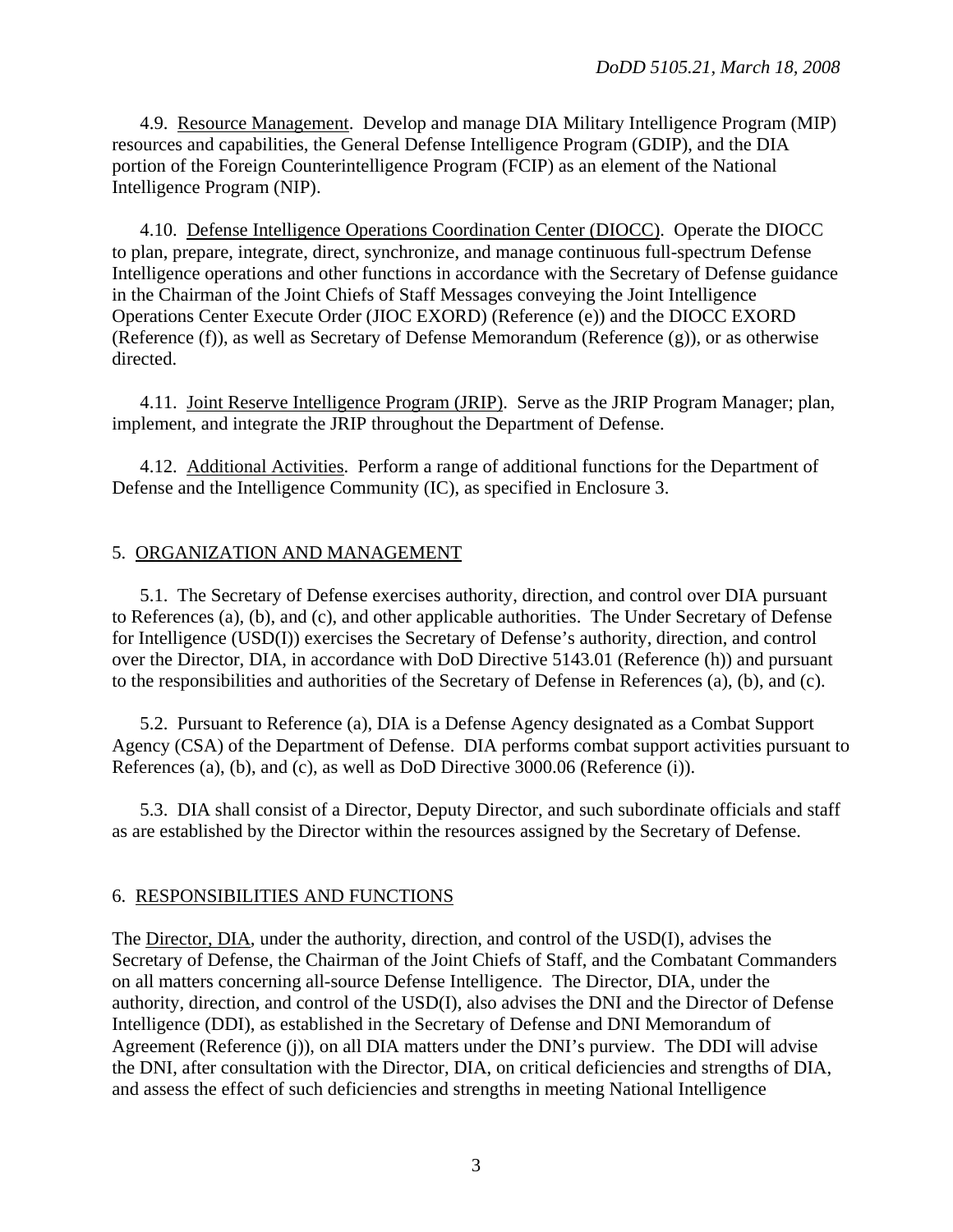objectives. The Director, DIA, shall serve as the Defense Collection Manager, the Director of the DIOCC, and the Commander of the Joint Functional Component Command—Intelligence, Surveillance, and Reconnaissance (JFCC ISR) under the Commander, U.S. Strategic Command (USSTRATCOM). In the exercise of these responsibilities, the Director, DIA, shall plan, organize, direct, and manage DIA and all assigned resources to provide peacetime, contingency, crisis, and combat intelligence support to the operational military forces of the United States while identifying, creating, and exploiting new opportunities and predicting hostile actions against the U.S. military consistent with this Directive. The Director, DIA, shall develop and manage those MIP resources and capabilities under the purview of DIA, the GDIP of the NIP, and the DIA portion of the FCIP of the NIP. Additionally, the Director, DIA, shall plan for and provide survival, recovery, and reconstitution of mission essential functions in accordance with DoD Directive 3020.26 (Reference (k)). The Director, DIA, shall:

## 6.1. All-Source Intelligence Analysis

 6.1.1. Promulgate and manage a program to establish community management of Defense Intelligence analytic resources, including the intelligence production centers of the Military Departments, toward a unified production framework that is consistent with National Intelligence policies and priorities.

6.1.2. Manage, organize, train, and develop the expertise of the DIA analytic and Defense Intelligence workforce; provide and evaluate timely all-source intelligence products to meet customer needs that conform to standards on analytic integrity and sourcing.

6.1.3. Collect and evaluate Open-Source Intelligence (OSINT) and make it fully available for use in Defense Intelligence products. Serve as the DoD Lead Component for OSINT and develop policies and procedures to fully leverage OSINT within Defense Intelligence.

6.1.4. Maximize resources by assigning defined all-source intelligence analytical responsibilities within DIA and to each COCOM and Military Service Intelligence Center based on capabilities, workforce characteristics, and mission requirements, and manage capabilities to maintain a surge capability.

6.1.5. Provide Defense Intelligence support for the policies and planning activities of the Heads of the DoD Components and, as appropriate, for similar activities of non-DoD national authorities to identify foreign emerging challenges to national security and homeland defense.

6.1.6. Prepare intelligence assessments and estimates concerning transfers of technology, goods, services, munitions, and associated transfer mechanisms and participate in interagency, national, and international fora on such transfer matters pursuant to DoD Directives 5105.72 and 2040.2 (References (l) and (m)).

6.1.7. Support the DoD weapons system acquisition process by producing threat assessments within DIA or validating assessments produced by other Defense Intelligence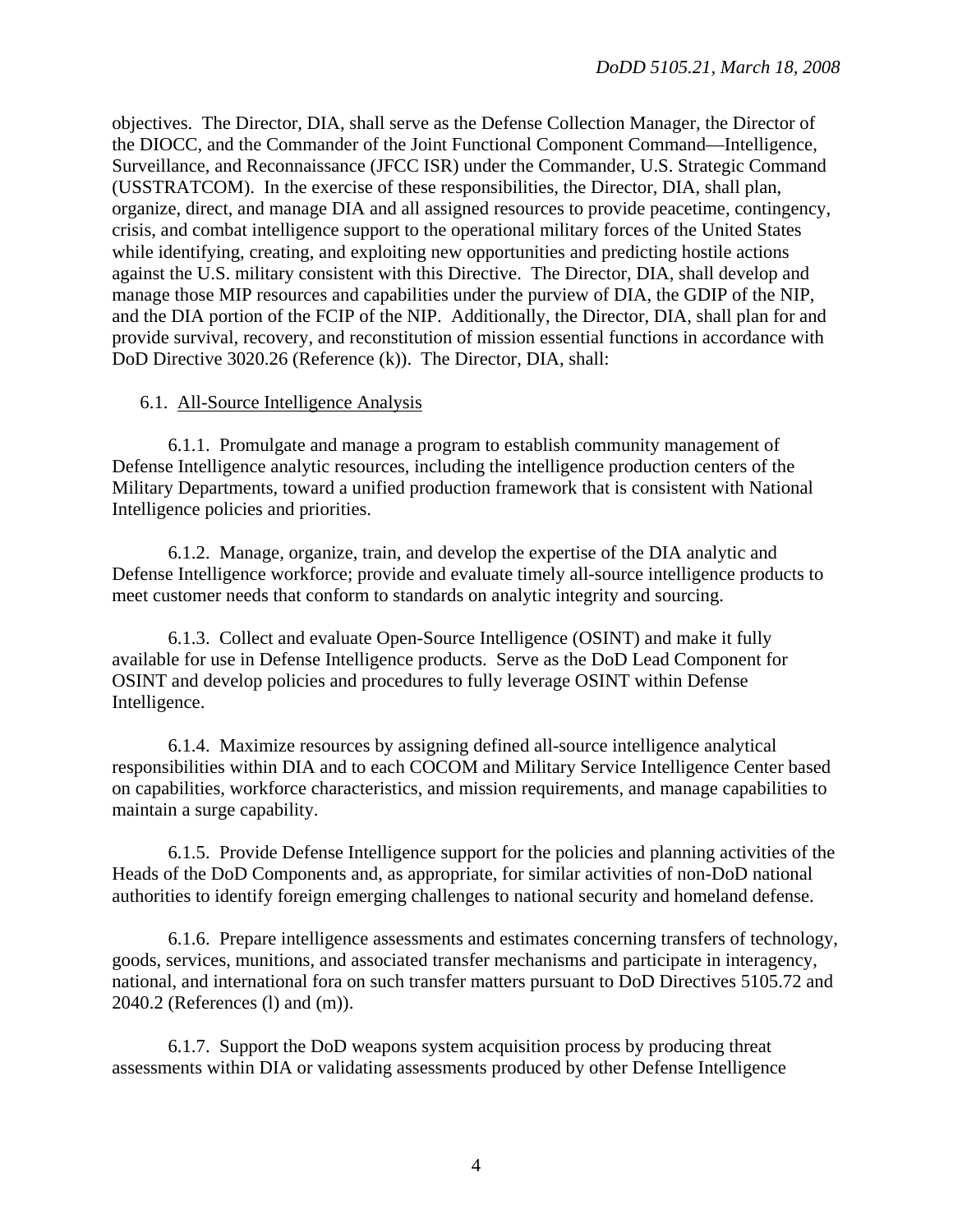Components for all major DoD acquisition programs pursuant to DoD Directive 5000.1 (Reference (n)).

6.1.8. Provide Defense Intelligence support to disrupt Weapons of Mass Destruction (WMD) proliferation networks.

6.1.9. Operate the Joint Intelligence Task Force for Combating Terrorism to provide prompt analysis and dissemination of intelligence on terrorist threats; set DoD terrorist threat levels; and provide all-source intelligence analysis in support of counterterrorism plans and operations pursuant to E.O. 13388 (Reference (o)) and DoD Directive 2000.12 (Reference (p)).

6.1.10. Operate the Armed Forces Medical Intelligence Center in accordance with DoD Directive 6420.1 (Reference (q)) to provide all-source intelligence on foreign medical capabilities, infectious disease and environmental health risks, developments in biotechnology and biomedical subjects of military importance, and support to force protection.

6.1.11. Operate the Missile and Space Intelligence Center to provide all-source scientific and technical intelligence analysis on foreign missiles; missile defense systems; directed energy weapons; relevant command, control, communications and computer systems; and other related technologies.

6.1.12. Identify sources of increasing threats to U.S. interests and to warn of technological developments that could undermine U.S. military preeminence.

# 6.2. Human Intelligence

 6.2.1. Serve as the Defense HUMINT Manager (DHM) responsible for centralized management of the DoD-wide HUMINT enterprise, which is based on decentralized execution of HUMINT operations and related activities. The DHM shall:

6.2.1.1. Assess the effectiveness of the Defense HUMINT enterprise to conduct and support collection operations; deconflict HUMINT activities; coordinate national foreign intelligence HUMINT collection activities with the National HUMINT Manager, as appropriate; and develop capabilities to support HUMINT operations.

6.2.1.2. Consult on the implementation of the training and professional standards established by the National HUMINT Manager and support the establishment, direction, and operation of DoD HUMINT training centers and elements.

6.2.2. Manage and conduct DIA's worldwide Defense HUMINT collection operations in support of DoD and IC requirements, provide direct access to critical military information, and enable other intelligence collection disciplines in accordance with DoD Directives S-5105.29 and 5200.37 (References (r) and (s)). The DHM shall: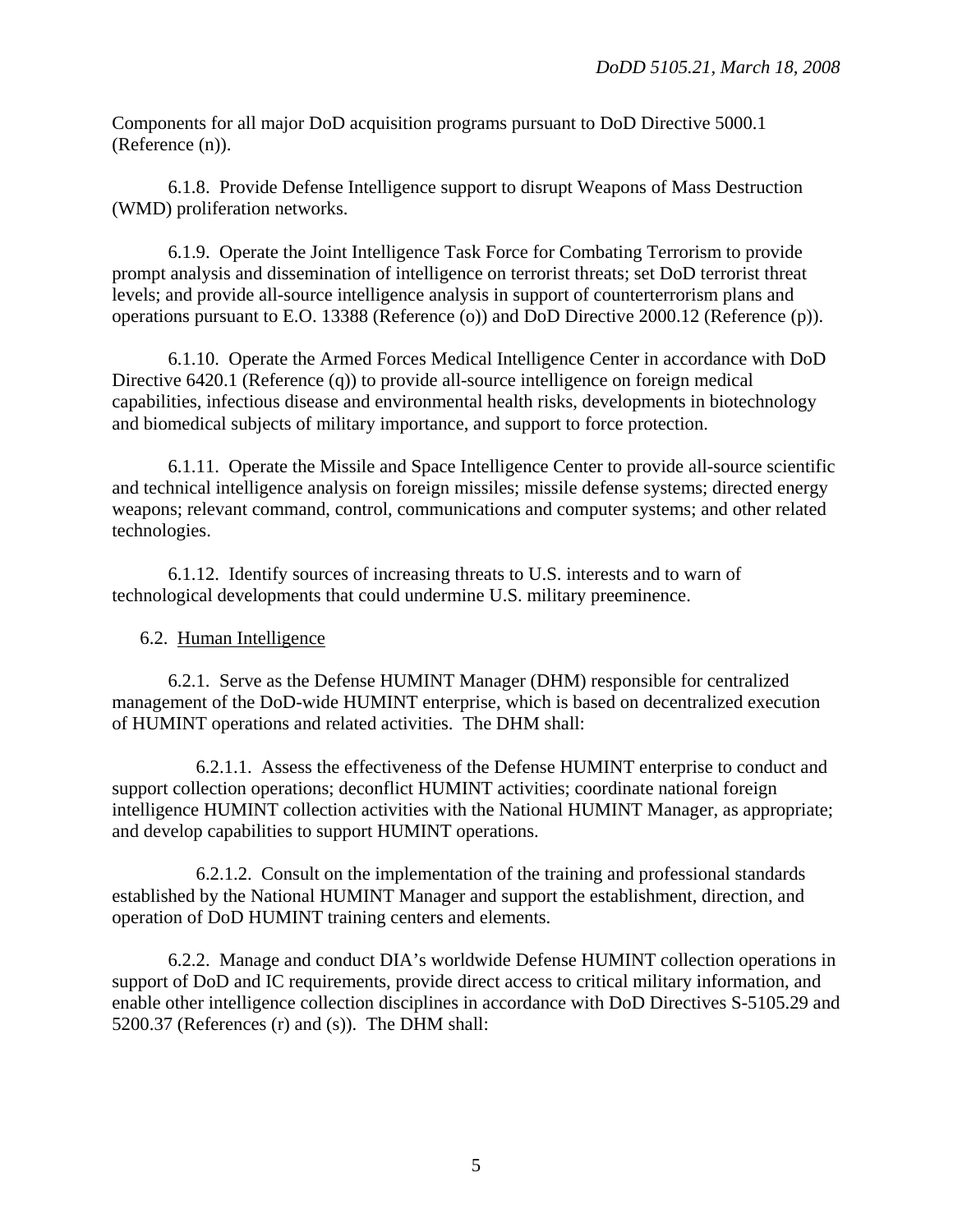6.2.2.1. Direct the Defense Attaché System to conduct representational duties for the Secretary of Defense, the Secretaries of the Military Departments, the Chairman of the Joint Chiefs of Staff, and the Combatant Commanders, and advise Department of State Chiefs of Mission on military matters pursuant to DoD Directive C-5105.32 (Reference (t)).

6.2.2.2. Provide HUMINT operations support in the areas of collection management, asset registration, and communications. Facilitate and coordinate the conduct of worldwide human-enabled technical and telecommunications operations.

#### 6.3. Joint Staff Intelligence

6.3.1. Operate the Joint Staff J-2 Directorate to provide intelligence assessments, warnings, situational awareness, and advice to the Secretary of Defense, the Chairman of the Joint Chiefs of Staff, and the Joint Chiefs of Staff.

6.3.2. Operate the intelligence element of the National Military Command Center to provide all-source intelligence, indications and warning, crisis-management, and targeting intelligence to the Secretary of Defense and the Chairman of the Joint Chiefs of Staff.

6.3.3. Provide Continuity of Operations support to the Chairman of the Joint Chiefs of Staff and the Combatant Commanders.

6.3.4. Coordinate exercise support for the Chairman of the Joint Chiefs of Staff, the Combatant Commanders, and the DNI.

6.3.5. Exercise technical, quality, and management control over the DoD Indications and Warning System.

 6.3.6. Represent and advocate COCOM intelligence interests to the Joint Staff, OSD, and the Office of the Director of National Intelligence (ODNI).

6.3.7. Participate in the implementation of sensitive support actions pursuant to DoD Directive S-5210.36 (Reference (u)).

6.3.8. Assemble and develop statements of Defense Intelligence capability requirements and related plans, programs, and budget proposals.

 6.3.9. Develop and coordinate joint intelligence doctrine in support of the Chairman of the Joint Chiefs of Staff.

 6.3.10. Provide CI staff support to the Chairman of the Joint Chiefs of Staff and the Combatant Commanders.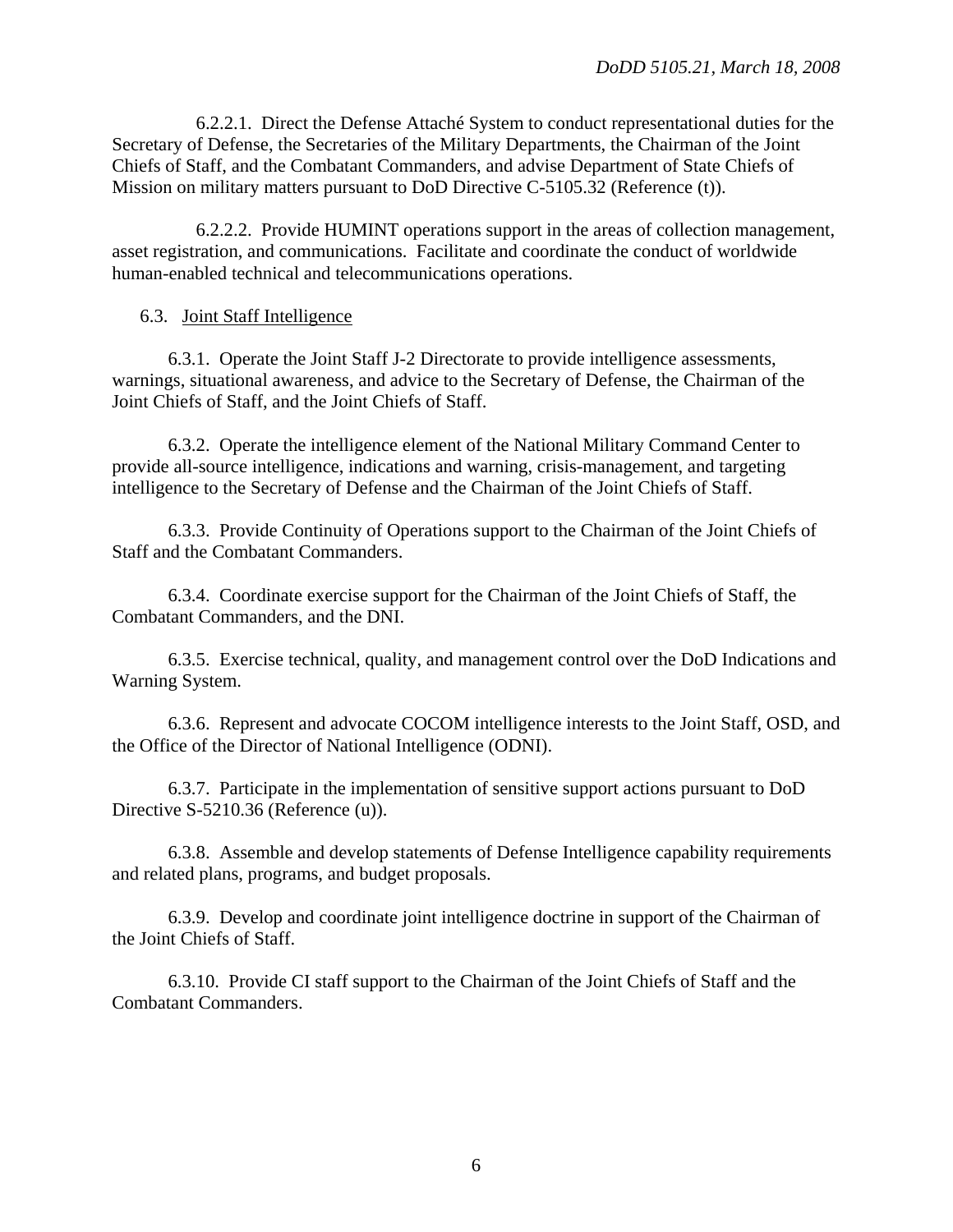## 6.4. Intelligence Information Systems

6.4.1. Manage, operate, and maintain the Joint Worldwide Intelligence Communications System, and its associated Information Assurance program.

6.4.2. Oversee the research and development, procurement, security, operation, and maintenance of DoD intelligence IT infrastructure programs, systems, and activities, incorporating all appropriate DoD and IC standards.

6.4.2.1. Design, implement, and operate a shared IT architecture and infrastructure to create the data environment of a flexible all-source intelligence enterprise, serving as a primary enabler for horizontal integration and coordination across the COCOM JIOCs and the DIOCC, promoting seamless operational integration of the Reserve Component Intelligence Elements, and maximizing intelligence support to Defense and other senior U.S. Government officials.

 6.4.2.2. Provide centralized intelligence dissemination services and oversee a DoDwide intelligence dissemination system.

6.4.2.3. Manage, operate, maintain, and secure a distributed learning structure.

6.4.3. Manage the DoD portion of the Intelligence Mission Area Information Technology portfolio.

6.4.4. Enable COCOM access to CSA intelligence capabilities and databases, as appropriate, and serve as the DoD enabler for interagency intelligence IT connectivity and interoperability.

## 6.5. Technical Intelligence Collection

6.5.1. Manage and implement Secretary of Defense and DNI plans and policies on designated technical collection matters. Develop and implement standards, architectures, and procedures providing for integrated MASINT capabilities.

6.5.2. Develop, coordinate, and advocate Defense Intelligence positions on technical collection needs, capabilities, and strategies; collection management applications; and future collection systems and architectures. Conduct research, development, testing, and evaluation activities to enhance technical collection.

6.5.3. Define and present consolidated DoD positions on technical intelligence collection issues to the USD(I) and Chairman of the Joint Chiefs of Staff, and chair and operate a board or panel to support these processes.

6.5.4. Execute the tasking of DoD MASINT collection platforms to meet national level collection requirements with the exception of those activities assigned to the National Geospatial-Intelligence Agency (NGA); and conduct end-to-end oversight of tasked collection, processing, exploitation, reporting and customer satisfaction.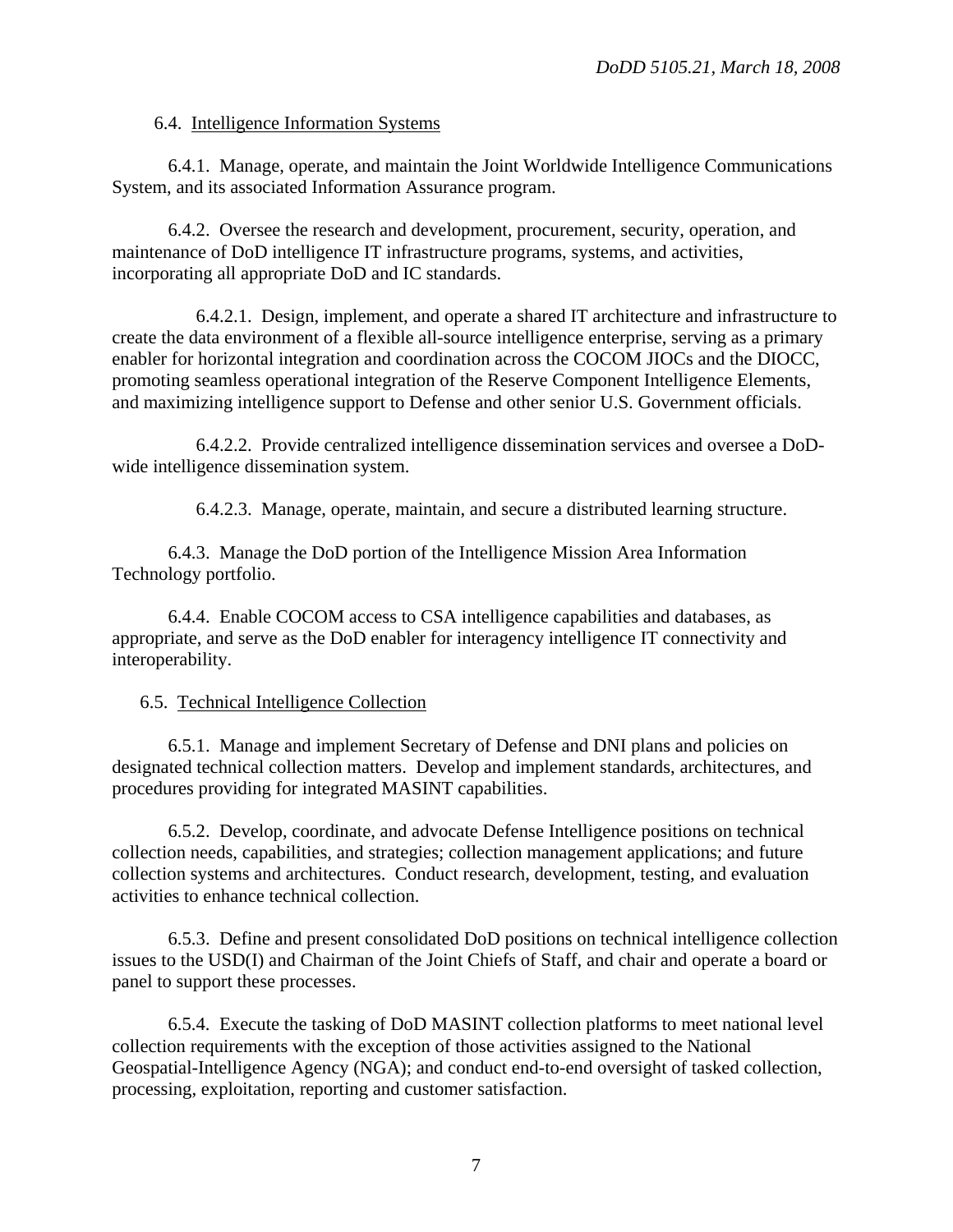6.5.5. Provide MASINT services of common concern for the IC on behalf of, and as assigned by, the DNI in coordination with the USD(I).

6.5.6. Plan, enable, and conduct MASINT and technical intelligence collection training and operations in support of military operations, counterterrorism, counter-insurgency operations, and Homeland Defense. Employ air, ground, and sea-based systems for close access collection and persistent surveillance capabilities in support of the COCOMs.

6.5.7. Lead the DoD Special Communications Enterprise Office and manage the National Signatures Program.

6.5.8. Manage and implement technical identity management and biometrics plans and policies consistent with DoD, interagency, and international information sharing initiatives.

6.6. Counterintelligence and Security

6.6.1. Provide CI support as assigned by DoD Directive 5240.2 (Reference (v)), including CI preliminary inquiries of DIA personnel.

6.6.2. [Identify foreign intelligence threats directed against DoD personnel, facilities, and](http://snow.diac.dia.ic.gov/cip/getCountryFita.do)  [interests, a](http://snow.diac.dia.ic.gov/cip/getCountryFita.do)nd support [targeting, exploitation, and neutralization](http://www.dia.ic.gov/ci/castles.htm) of those threats pursuant to DoD Directive S-5210.36 (Reference (u)) and DoD Directive 5105.67 (Reference (w)).

6.6.3. Validate DoD CI production requirements and coordinate them with production elements within the DoD CI analysis and production community; and validate, register, and publish DoD CI collection requirements.

6.6.4. Administer DoD and IC SCI security policies and programs within the DoD Components (other than the National Security Agency (NSA), the NGA, and the National Reconnaissance Office (NRO)).

6.6.4.1. Adjudicate eligibility for access to SCI in accordance with eligibility standards promulgated by the DNI for all civilian personnel assigned to OSD, the Joint Staff, the Defense Agencies (other than NSA, NGA, and NRO), and the DoD Field Activities, including contractors and consultants, in accordance with DoD Directive 5200.2 (Reference (x)).

6.6.4.2. Direct and oversee the Defense Special Security System, to include promulgation of appropriate security policy and procedures.

# 6.7. International Engagement

6.7.1. Establish and maintain DIA military and military-related intelligence agreements and arrangements with foreign governments and other entities, and ensure the compliance of such agreements and arrangements with DoD Security Cooperation Guidance (SCG) and other applicable guidance.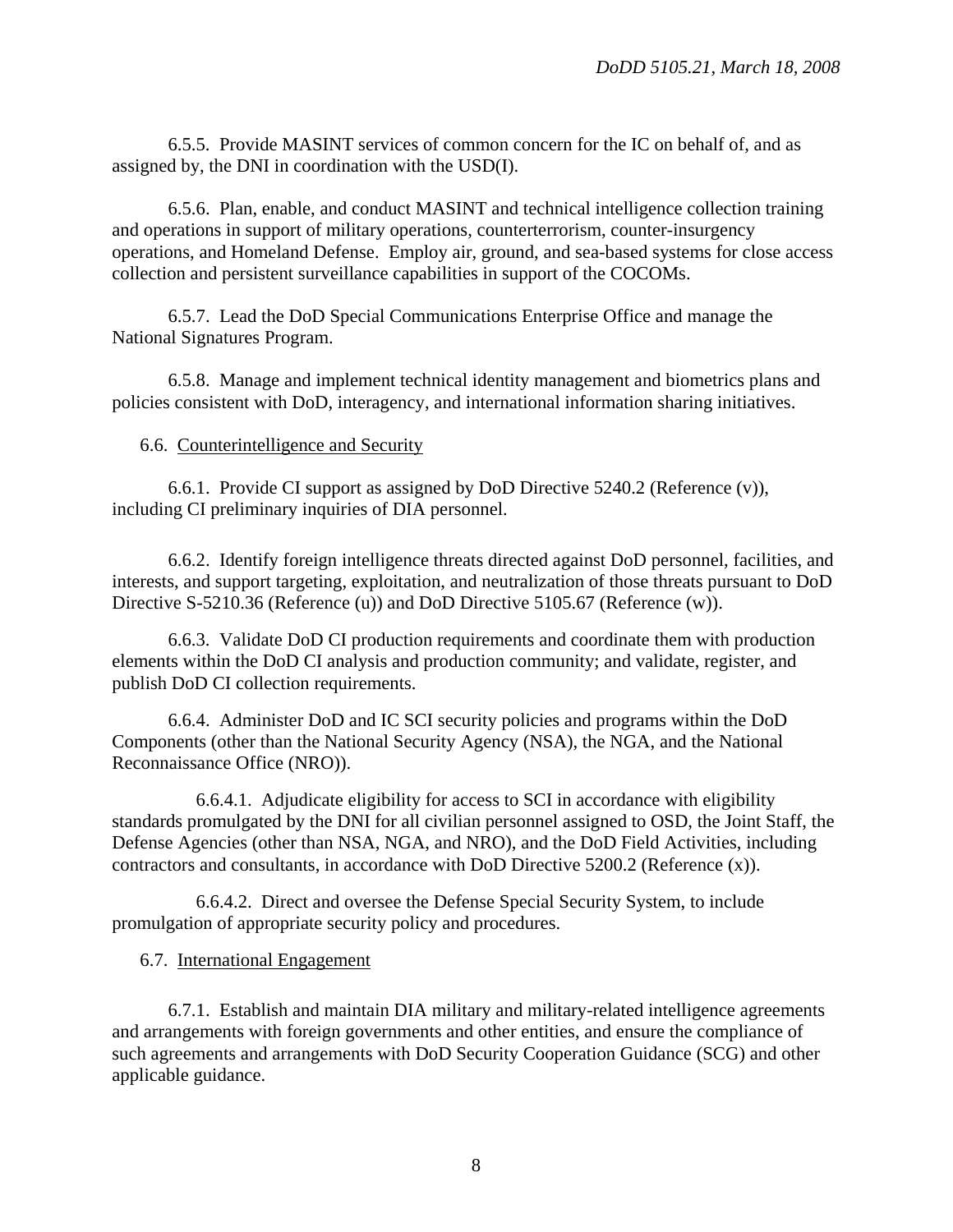6.7.2. Coordinate and approve the negotiation and conclusion of military and militaryrelated intelligence agreements and arrangements between the DoD Components and foreign governments, international organizations, or other entities (except those within the parameters of Signals Intelligence (SIGINT) and Geospatial Intelligence (GEOINT) as conducted by NSA, NGA, and NRO).

6.7.3. Develop a Defense Intelligence strategy for foreign intelligence relationships, and ensure that this strategy conforms to SCG guidance.

6.7.4. Exercise authority and responsibility for disclosing and releasing classified military information consistent with U.S. Government policy to foreign governments, allies, and coalition partners, and manage intelligence relationships with foreign partners while providing appropriate policy guidance and training to personnel exercising foreign disclosure duties.

6.7.5. Oversee and manage senior-level distinguished foreign visits for the Secretary and Deputy Secretary of Defense, the Chairman of the Joint Chiefs of Staff, and other senior DoD officials, as directed.

6.7.6. Manage the accreditation of foreign military diplomats to the Department of Defense, and provide support to the Washington corps of foreign defense attachés in their interactions with OSD, the Joint Staff, the COCOMs, DIA, and other DoD Components.

#### 6.8. Intelligence Training and Education

6.8.1. Operate the JMITC, JMAS, JIVU, and NDIC. Conduct DIA workforce training and, as directed by the USD(I), oversee general intelligence training activities within the Department of Defense in accordance with DoD Instruction 3305.02 (Reference (y)), and provide courses for resident and non-resident students.

6.8.2. Operate courses at the JMITC for resident students and provide mobile training teams for non-resident students.

6.8.3. Conduct resident qualification courses at the JMAS to support Defense Attaché System requirements.

6.8.4. Develop and operate JIVU as the standard online intelligence learning portal for the Defense Intelligence Components and develop online training courses for distance learning.

6.8.5. Operate the NDIC for the professional education of joint intelligence personnel, conduct and disseminate intelligence-related research, offer Bachelor of Science in Strategic Intelligence and Master of Science in Strategic Intelligence degrees, and retain accreditation as a degree-granting college pursuant to DoD Instruction 3305.01 (Reference (z)).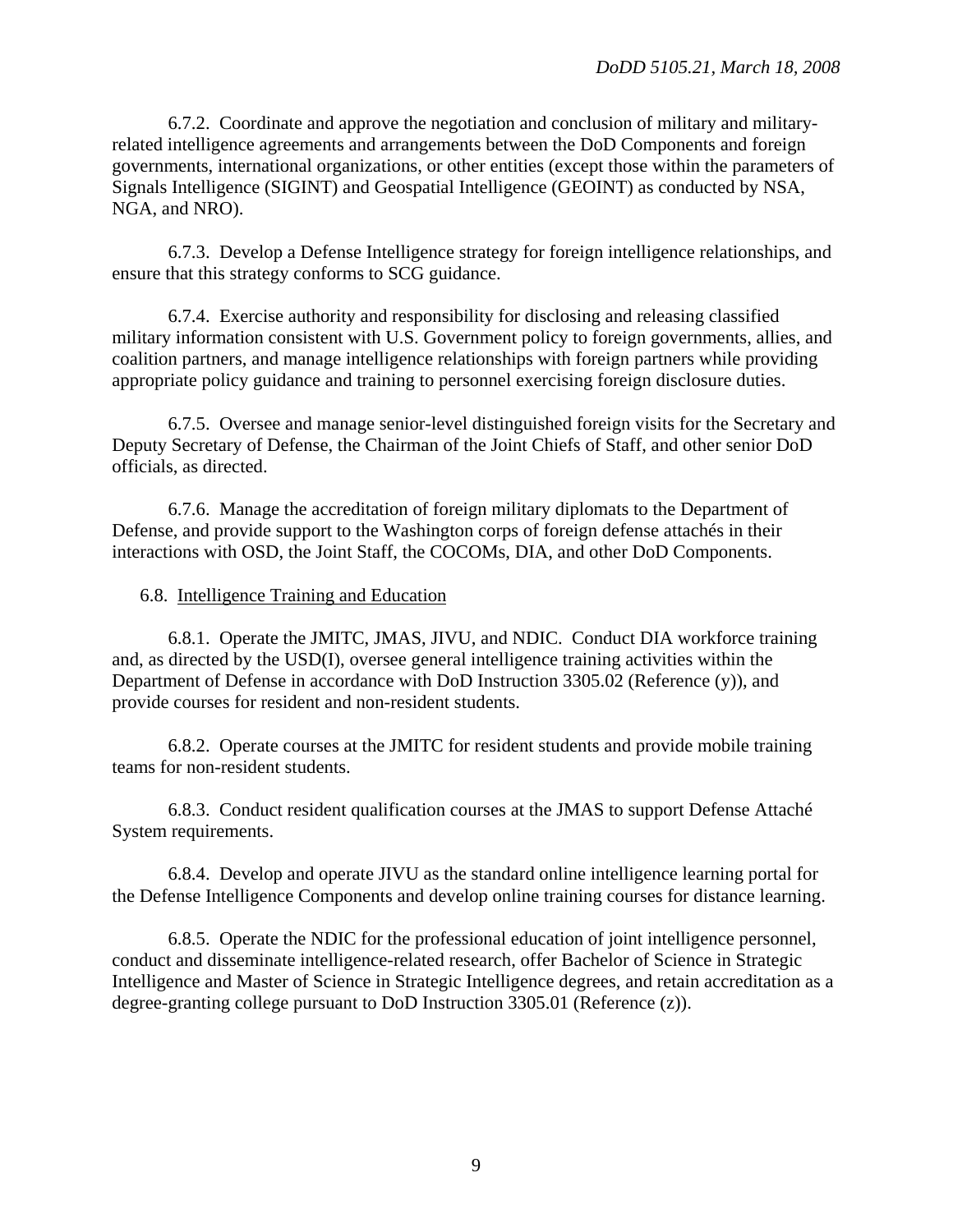#### 6.9. Resource Management

6.9.1. Serve as Program Manager of the GDIP, develop the GDIP as an element of the NIP in accordance with DNI guidance, participate in the NIP approval process, and oversee execution of funds appropriated for GDIP activities.

6.9.2. Serve as the Component Manager of the DIA MIP. Develop the DIA MIP, including COCOM resources and manpower funded in the DIA MIP in accordance with guidance from the USD(I), and oversee execution of funds appropriated for the DIA MIP.

6.9.3. Prepare and submit the DIA program and budget input to the GDIP in accordance with guidance provided by the DNI, the DoD FCIP in accordance with DoD Directive 5240.2 (Reference (v)), and the MIP in accordance with Acting Deputy Secretary of Defense Memorandum (Reference (aa)).

6.9.4. Assemble and develop statements of Defense Intelligence requirements and related plans, programs, and budget proposals, and advise the Chairman of the Joint Chiefs of Staff, the USD(I), the Heads of other DoD Components, as appropriate, and the DNI concerning these matters.

6.9.5. Design and manage DIA programs and activities to improve standards of performance, economy, and efficiency, and demonstrate DIA's attention to the requirements of its organizational customers, both internal and external to the Department of Defense.

 6.10. Defense Intelligence Operations Coordination Center. Serve as the Director of the DIOCC and report to the Secretary of Defense through the Chairman of the Joint Chiefs of Staff, and serve as the lead DoD organization for intelligence operations to plan, integrate, coordinate, direct, synchronize, and manage full-spectrum Defense Intelligence operations and capabilities, to include Defense collection management and ISR, in support of the COCOMs to satisfy the priorities of the Department and the Nation pursuant to Secretary of Defense Memorandums (References (g) and (ab)). The DIOCC will coordinate and prioritize Military Intelligence requirements across the COCOMs, CSAs, Reserve Components, and Service Intelligence Centers through the Deputy Director, DIOCC, pursuant to Secretary of Defense guidance in the JIOC EXORD (Reference (e)) and the DIOCC EXORD (Reference (f)). In coordinating requirements, the Director of the DIOCC will:

6.10.1. Formulate and recommend solutions to de-conflict requirements for National Intelligence support with JFCC ISR and National Intelligence Coordination Center (NIC-C) representatives, propose courses of action (COAs) in collaboration with the Joint Staff, COCOMs, CSAs, and other capability providers, and forward COA alternatives to the Chairman of the Joint Chiefs of Staff for approval by the Secretary of Defense in consultation with the DNI, as appropriate.

6.10.2. Under the guidance and oversight of the USD(I) and the Chairman of the Joint Chiefs of Staff, formalize and implement an Intelligence Planning Process to support adaptive planning for peacetime, contingency, and crisis action planning in support of the COCOMs,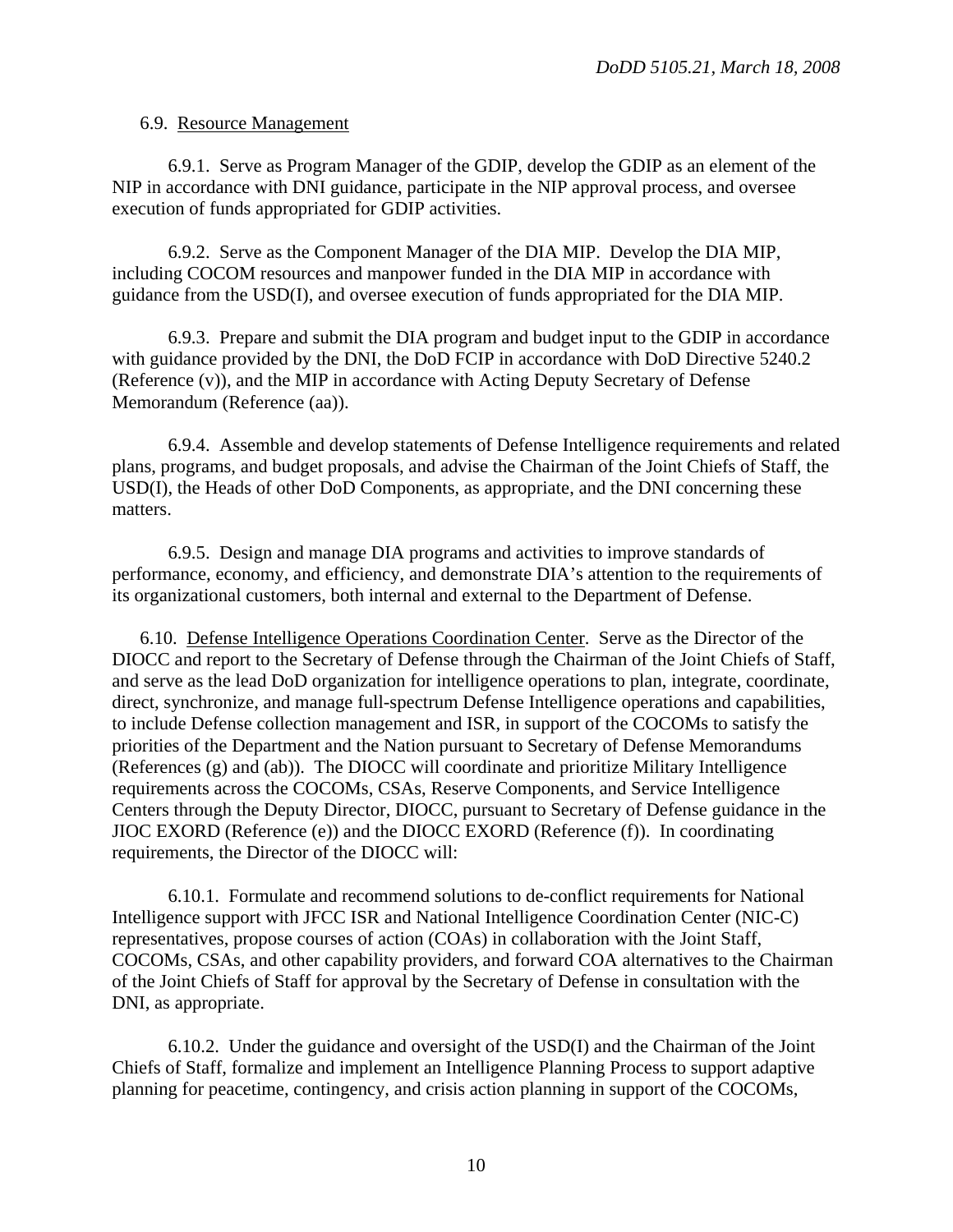synchronize the planning activities of intelligence entities, and coordinate all national-level planning with the ODNI.

6.10.3. Integrate representatives from NSA, NGA, NRO, and the DoD Counterintelligence Field Activity into the DIOCC to facilitate tasking, coordination, and requirements resolution, and in coordination with the COCOMs, provide personnel and resources in direct support of COCOM JIOCs.

6.10.4. In conjunction with U.S. Joint Forces Command, develop a methodology for the COCOMs to assess the efficacy of Defense Intelligence to support operational objectives and recommend changes to address shortfalls; in addition, assess and evaluate Defense Intelligence tasks across the spectrum of Operations Plans (OPLANs) to identify risk and mitigation strategies, and develop recommendations for reprioritization/realignment.

6.10.5. Advocate for COCOM JIOC capabilities in programmatic, policy, and planning fora, and advocate for COCOM intelligence requirements in interagency fora.

6.10.6. In coordination with USSTRATCOM and the ODNI, formulate policies and procedures to integrate and synchronize national ISR capabilities with DoD ISR assets.

6.10.7. Serve as the DoD conduit for collection coordination with interagency partners, primarily the NIC-C and ODNI Mission Managers.

6.11. JRIP. Manage JRIP activities as the Program Manager in accordance with DoD Instruction 3305.07 (Reference (ac)). These responsibilities include all aspects of program management including planning, implementation, execution, and integration of the JRIP throughout the Department of Defense. The Director, DIA, shall:

6.11.1. Provide implementing guidance and direction to the Heads of the DoD Components, as appropriate, for the operational integration of the Reserve Components.

6.11.2. Facilitate the integration of Reserve Component Intelligence Elements with their COCOM, CSAs, and Military Services through all phases of the Defense Intelligence process, maximizing the use of reachback pursuant to DoD Instruction 3305.07 (Reference (ac)).

 6.12. Additional Activities. Perform a range of additional functions for the Department of Defense and the IC, as articulated in Enclosure 3.

## 7. RELATIONSHIPS

7.1. The Director, DIA, shall:

 7.1.1. Maintain communication with other IC agencies pursuant to References (a) and (b), and with other applicable authorities.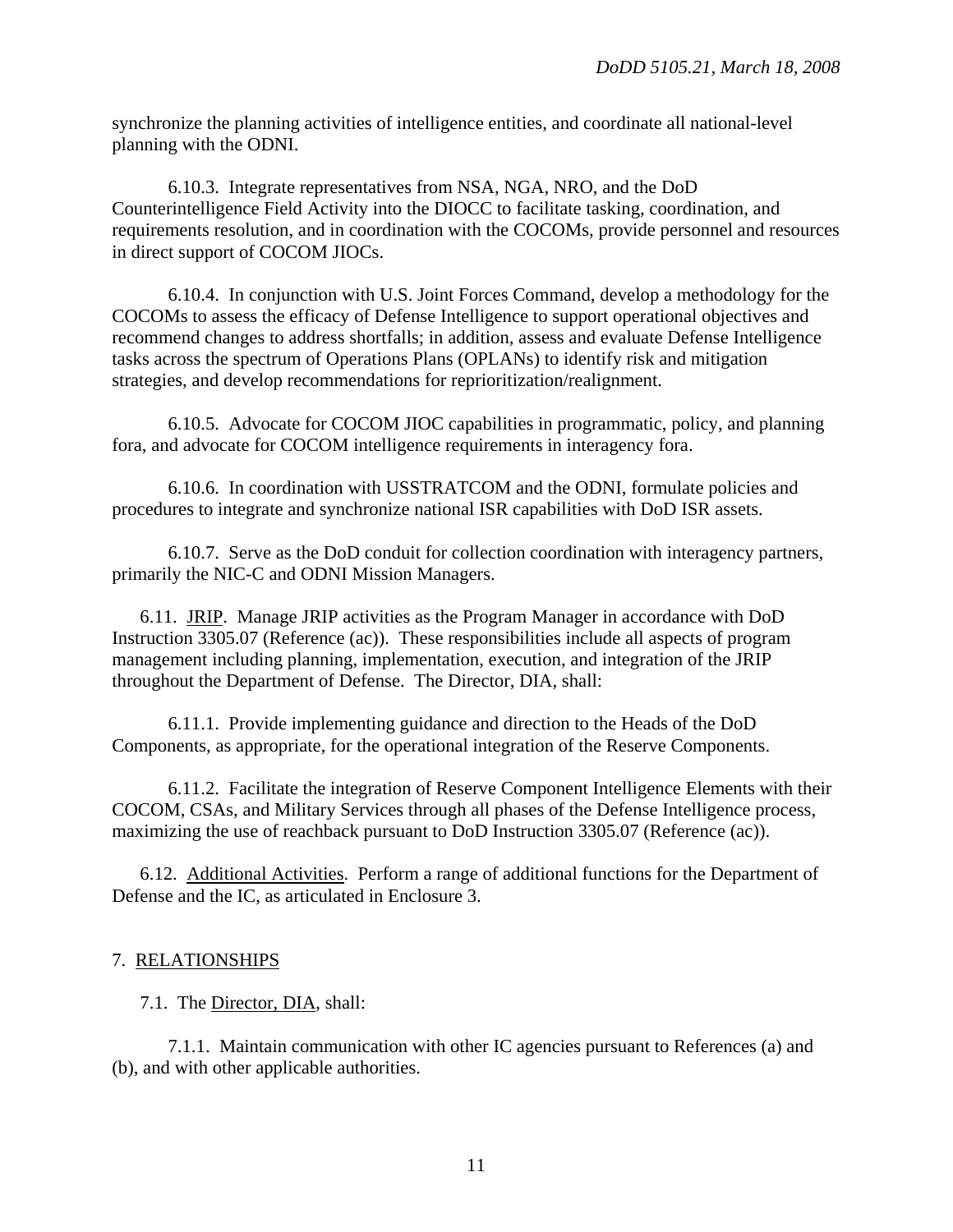7.1.2. Evaluate the planning, programming, budgeting, and use of resources for the collection, analysis and production, and dissemination of intelligence, as well as training in support of the requirements of the Combatant Commanders and the Secretaries of the Military Departments, and carrying out the coordinating functions stipulated at Enclosure 3.

7.1.3. Align intelligence operations and capabilities with the NIC-C.

 7.1.4. Participate, as appropriate, in the Secretary of Defense Biennial Review of Defense Agencies and DoD Field Activities in coordination with the Director of Administration and Management (DA&M).

 7.1.5. Notify the USD(I) and the General Counsel of the Department of Defense within 90 days of the issuance date when the Director believes a DoD issuance would damage, limit, or seriously inhibit DIA from performing its missions.

7.1.6. Conduct all DIA activities pursuant to DoD Directive 5240.01 (Reference (ad)) and DoD Regulation 5240.1-R (Reference (ae)) and, in accordance with appropriate controls and standards of conduct, report issues or activities that raise questions of legality or propriety to the USD(I), the Inspector General of the Department of Defense, the Assistant to the Secretary of Defense for Intelligence Oversight, and, as appropriate, the General Counsel of the Department of Defense.

7.1.7. Be responsible to the Chairman of the Joint Chiefs of Staff for intelligence matters affecting the Chairman's responsibilities under Reference (a), especially requirements associated with the joint planning process, and for matters affecting the missions and responsibilities of the Combatant Commanders; carry out combat support responsibilities pursuant to Reference (i).

7.1.8. Use existing systems, facilities, and services of the Department of Defense and other Federal agencies, when possible, to avoid duplication and to achieve maximum efficiency and economy, as well as preserve the capability of assigned facilities and other assets to accomplish the organizational mission.

 7.2. The Chairman of the Joint Chiefs of Staff shall review and assess DIA responsiveness and readiness to support operating forces in the event of war or other threats to national security in accordance with References (a) and (e), and the Unified Command Plan (UCP) (Reference  $(af)$ ).

 7.3. The Directors, NSA, NGA, and NRO, within existing resources, shall provide expertise, capabilities, and all available data and information necessary for the Director, DIA, to perform the responsibilities and functions prescribed herein.

7.4. The Heads of the DoD Components shall:

 7.4.1. Provide assistance and support to the Director, DIA, in their respective fields of responsibility and within available resources for the Director, DIA, to carry out functions as assigned herein.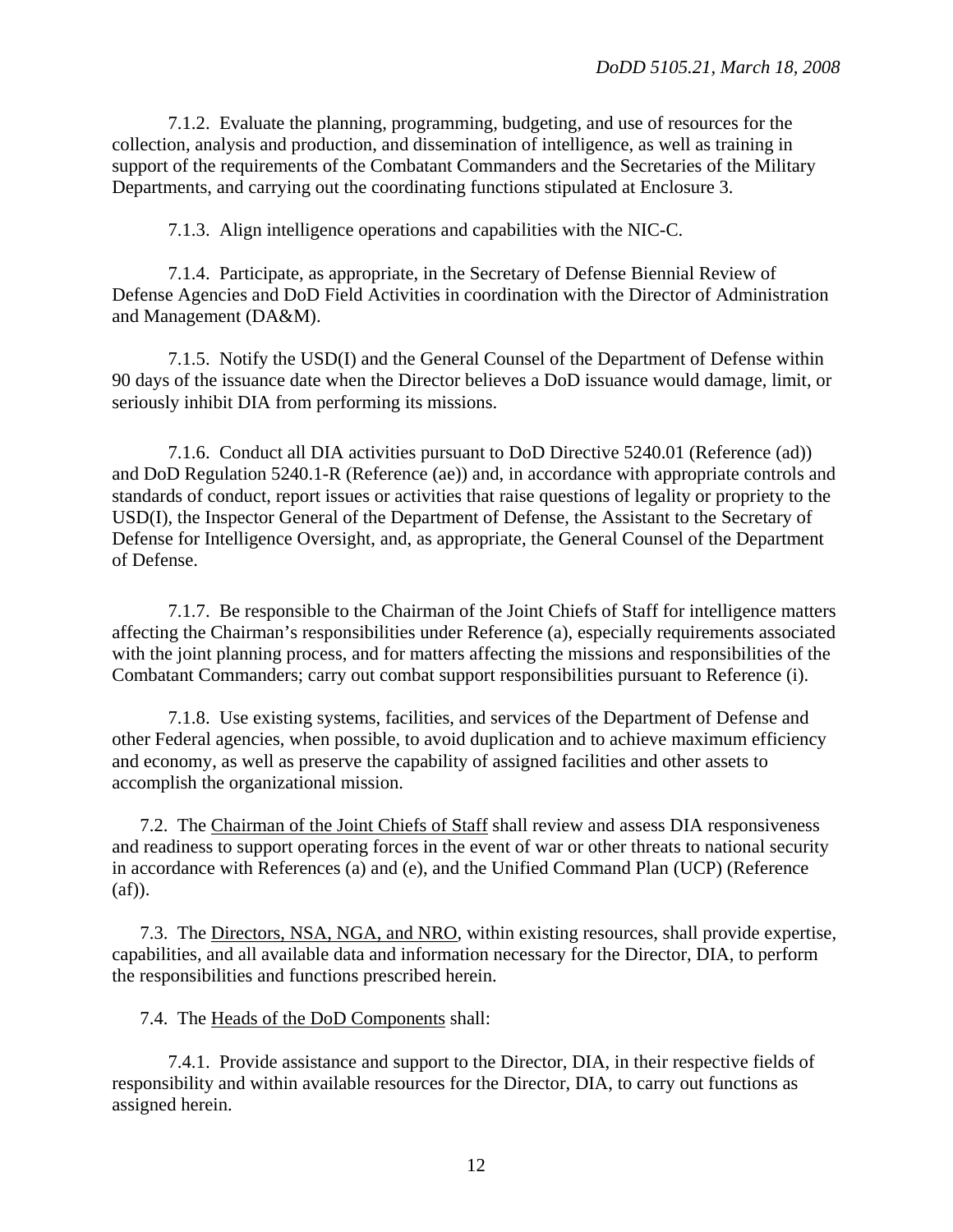7.4.2. Comply with taskings issued by the Director, DIA, pursuant to this Directive.

 7.4.3. Submit intelligence collection and production requirements and programs to the Director, DIA, for record purposes and validation, as applicable.

 7.4.4. Coordinate with the Director, DIA, on all matters concerning the mission, capabilities, functions, and operations of DIA.

## 8. AUTHORITIES

## 8.1. The Director, DIA, is:

 8.1.1. Appointed to serve as the Director, DIOCC, pursuant to Reference (ab), as well as References (f) and (g), which state that the DIOCC is lead DoD organization for intelligence operations and will plan, integrate, coordinate, direct, synchronize, and manage full-spectrum Defense Intelligence operations and capabilities, to include Defense collection management and ISR, in support of the COCOMs to satisfy the priorities of the Department and the Nation.

 8.1.2. Designated to serve as Commander, JFCC ISR, pursuant to Secretary of Defense Memorandum (Reference (ag)), responsible to the Commander, USSTRATCOM, for executing USSTRATCOM's UCP-assigned mission to plan, integrate, and coordinate ISR in support of strategic and global operations. Further, the Commander, JFCC ISR, will coordinate with other DoD Component Heads, as needed, to fulfill the assigned mission of planning, operational integration, and assessment of the Department's global ISR capabilities and operations, as well as ensure those operations support Commander, USSTRATCOM guidance.

 8.1.3. Designated to serve as the supported Director for DIOCC operations and, consistent with the JIOC EXORD (Reference (e)) and the DIOCC EXORD (Reference (f)), enabling the DIOCC to fulfill its assigned mission of planning, preparing, integrating, directing, synchronizing, and managing continuous, full-spectrum Defense Intelligence operations.

8.2. The Director, DIA, is specifically delegated the authority to:

 8.2.1. Communicate directly with the Heads of the DoD Components, as necessary, to carry out assigned responsibilities and functions, including the transmission of requests for advice and assistance. Communications to the Military Departments shall be transmitted through the Secretaries of the Military Departments, their designees, or as otherwise provided in law or as directed by the Secretary of Defense in other DoD issuances. Communications to the Combatant Commanders normally shall be transmitted through the Chairman of the Joint Chiefs of Staff.

 8.2.2. Communicate with other Government officials, representatives of the Legislative Branch, members of the public, and representatives of foreign governments or other entities, as appropriate, in carrying out assigned responsibilities and functions. Communications with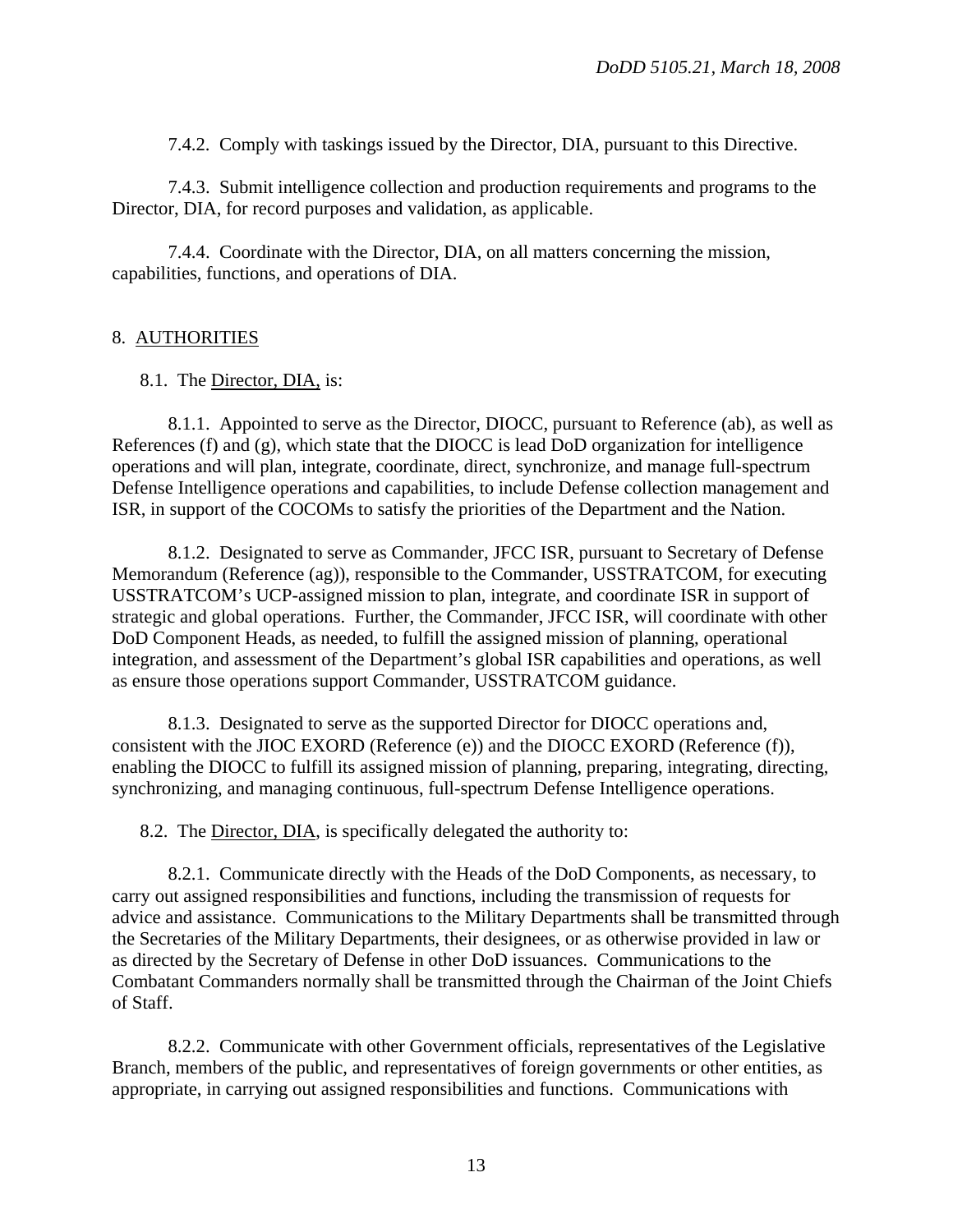representatives of the Legislative Branch will be coordinated with the Assistant Secretary of Defense for Legislative Affairs or the Under Secretary of Defense (Comptroller)/Chief Financial Officer of the Department of Defense, as applicable, on those issues that fall within the purview of the Department, and with the ODNI, as applicable.

 8.2.3. Obtain reports, information, advice, and assistance, consistent with DoD Directives 4630.05 (Reference (ah)) and DoD Instruction 8910.01 (Reference (ai)), as necessary, to carry out assigned responsibilities and functions.

8.2.4. Issue DIA regulations, manuals, handbooks, and other DIA issuances to the DoD Components in carrying out assigned responsibilities prescribed herein.

8.2.5. Exercise the administrative authorities contained in Enclosure 4.

#### 9. ADMINISTRATION

9.1. The Director, DIA, shall be recommended to the President or appointed by the Secretary of Defense, as appropriate, after consultation with the DNI, as provided in section 403-6(c) of Reference (b), and shall be evaluated by the Secretary of Defense in accordance with existing policies.

9.2. The individual serving as the Deputy Commander, JFCC ISR will also serve as the Deputy Director of the DIOCC pursuant to Reference (ab).

9.3. The Secretaries of the Military Departments shall assign military personnel to DIA in accordance with approved Joint Manpower Program authorizations and procedures for assignment to joint duty. The Chairman of the Joint Chiefs of Staff shall review DIA joint staffing requirements for those functions related to DIA direct-intelligence support to the Chairman of the Joint Chiefs of Staff, and provide appropriate recommendations to the USD(I).

9.4. The Director, DIA, shall be authorized such personnel, facilities, funds, and other resources as the Secretary of Defense, or the DNI, as applicable, deems appropriate. The Director, DIA, may obtain personnel, administrative, and contracting support from the Heads of the other DoD Components, the Director of the CIA, the Secretary of Homeland Security, and/or the DNI, to the extent permitted by law.

#### 10. RELEASABILITY

UNLIMITED. This Directive is approved for public release. Copies may be obtained through the Internet from the DoD Issuances Web Site at http://www.dtic.mil/whs/directives.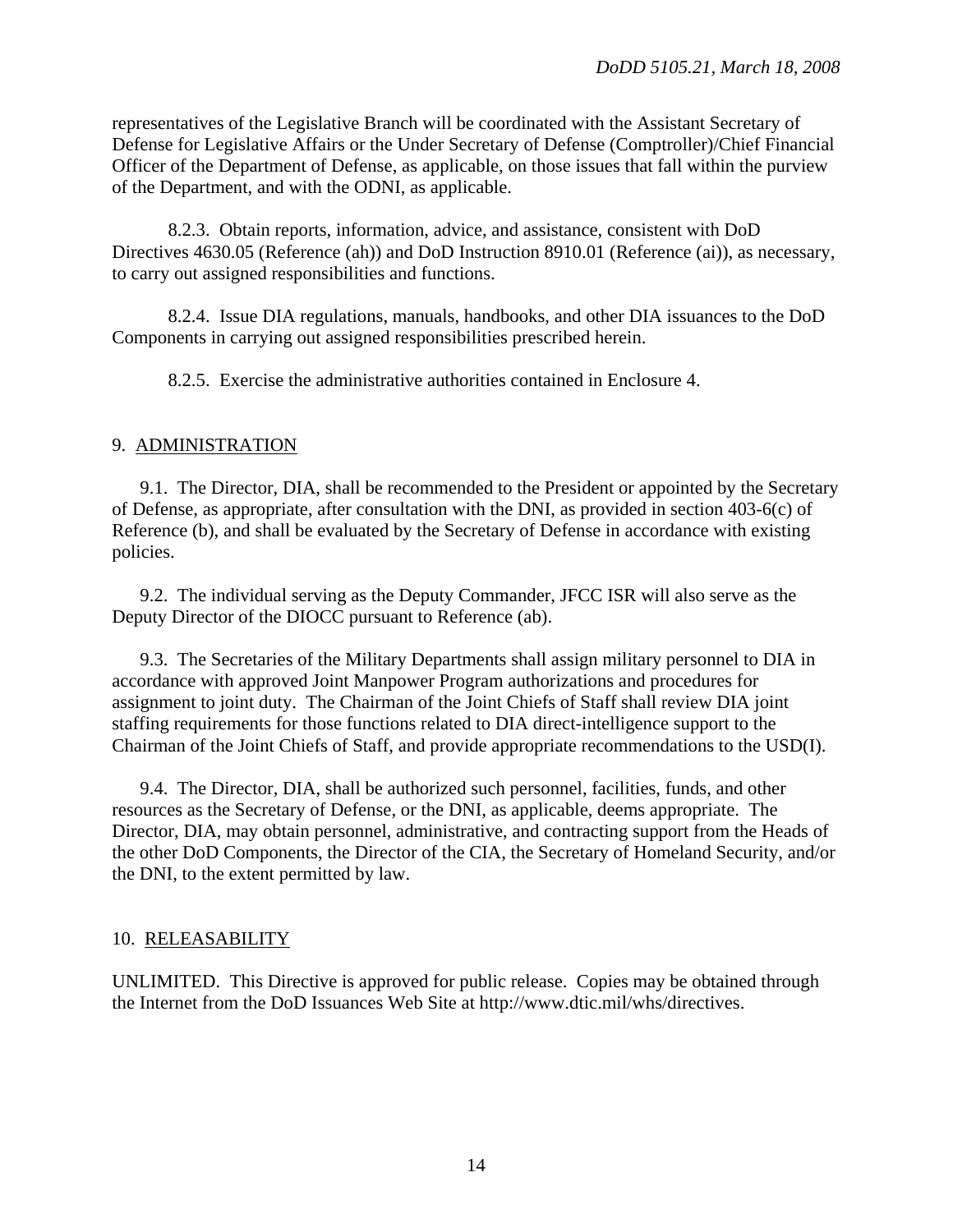# 11. EFFECTIVE DATE

This Directive is effective immediately.

Jordin England

Enclosures – 4

- E1. References, continued
- E2. Definitions
- E3. Additional Activities
- E4. Delegations of Authority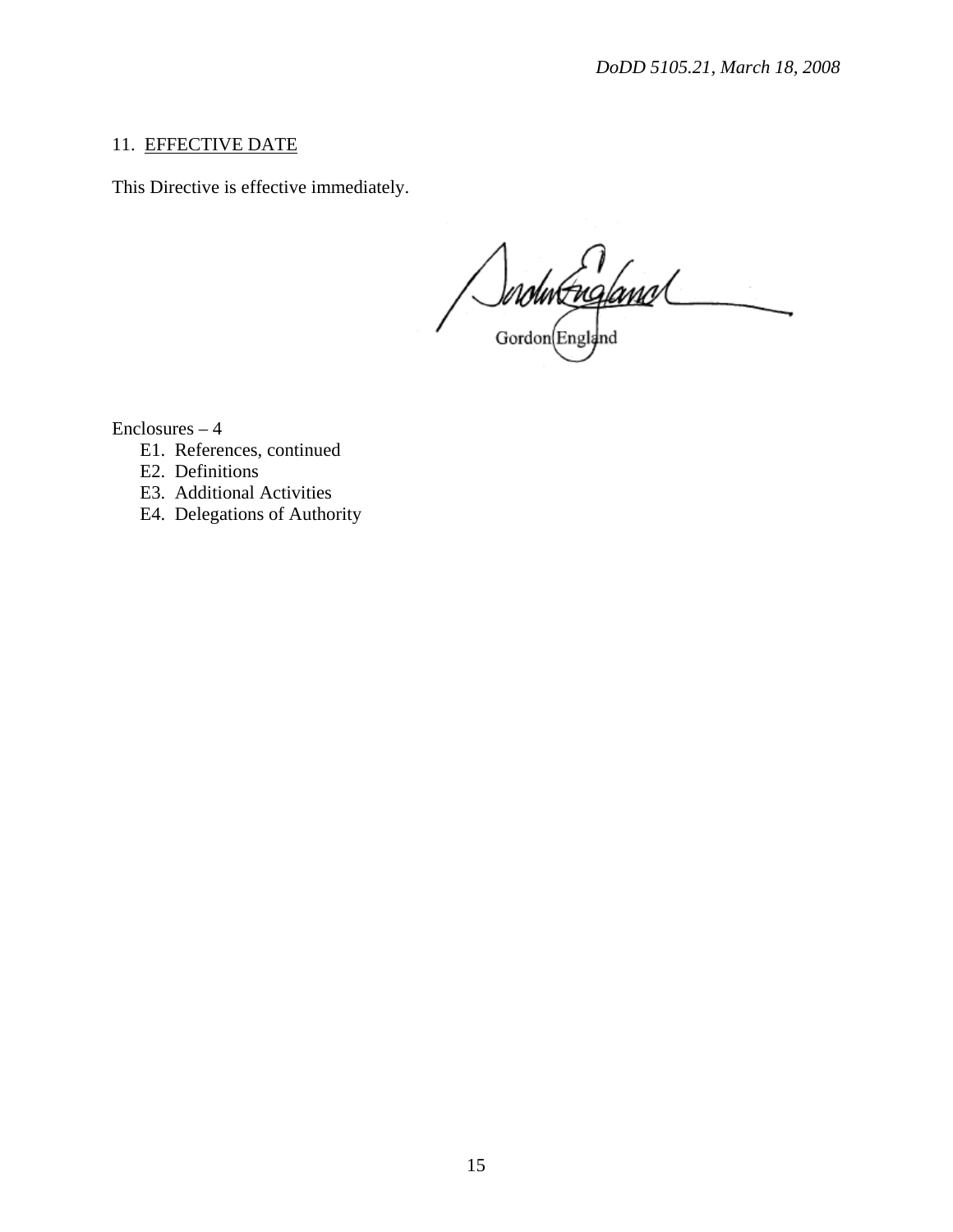# E1. ENCLOSURE 1

# REFERENCES, continued

- (e) Chairman of the Joint Chiefs of Staff Message, "Joint Intelligence Operations Center (JIOC) Execute Order," DTG 03[1](#page-15-0)640Z April 2006  $(U)^1$
- (f) Chairman of the Joint Chiefs of Staff Message, "Defense Intelligence Operations Coordination Center Execute Order," DTG 04[2](#page-15-1)130Z December 2007(U/FOUO)<sup>2</sup>
- (g) Secretary of Defense Memorandum, "Defense Intelligence Operations Coordination Center Establishment Directive," October 1, 2007
- (h) DoD Directive 5143.01, "Under Secretary of Defense for Intelligence (USD(I))," November 23, 2005
- (i) DoD Directive 3000.06, "Combat Support Agencies," July 10, 2007
- (j) Memorandum of Agreement between the Secretary of Defense and the Director of National Intelligence, May 21,  $2007<sup>3</sup>$  $2007<sup>3</sup>$  $2007<sup>3</sup>$
- (k) DoD Directive 3020.26, "Defense Continuity Program," September 8, 2004
- (l) DoD Directive 5105.72, "Defense Technology Security Administration (DTSA)," July 28, 2005
- (m) DoD Directive 2040.2, "International Transfers of Technology, Goods, Services and Munitions," January 17, 1984
- (n) DoD Directive 5000.1, "The Defense Acquisition System," May 12, 2003
- (o) Executive Order 13388, "Further Strengthening the Sharing of Terrorism Information to Protect Americans," October 17, 2005
- (p) DoD Directive 2000.12, "DoD Antiterrorism (AT) Program," August 18, 2003
- (q) DoD Directive 6420.1, "Armed Forces Medical Intelligence Center (AFMIC)," October 9, 2004
- (r) DoD Directive S-5105.29, "Human Resources Intelligence (HUMINT) Activities (U)," July 9, 1987
- (s) DoD Directive 5200.37, "Centralized Management of Department of Defense Human Intelligence (HUMINT) Operations," December 18, 1992
- (t) DoD Directive C-5105.32, "Defense Attaché System (U)," March 23, 1973
- (u) DoD Directive S-5210.36, "Provision of DoD Sensitive Support to DoD Components and Other Departments and Agencies of the U.S. Government (U)," June 10, 1986
- (v) DoD Directive 5240.02, "Counterintelligence," December 20, 2007
- (w) DoD Directive 5105.67, "Department of Defense Counterintelligence Field Activity," February 19, 2002
- (x) DoD Directive 5200.2, "DoD Personnel Security Program," April 9, 1999
- (y) DoD Instruction 3305.02, "DoD General Intelligence Training," November 28, 2006

 $\overline{a}$ 

<span id="page-15-0"></span><sup>&</sup>lt;sup>1</sup> On a need-to-know basis, a copy can be requested from the J-2/Joint Staff at 703-614-7816. This is a classified document, and is not releasable to the public.

<span id="page-15-1"></span><sup>&</sup>lt;sup>2</sup> For official use only, a copy can be requested from the J-2/Joint Staff at 703-614-7816.

<span id="page-15-2"></span> $3$  For official U.S. Government business only, a copy of this MOA can be requested from the Office of the Under Secretary of Defense for Intelligence at 703-695-1831. The MOA states, among other things, that the official serving in the position of USD(I) shall be dual-hatted as the DDI in the ODNI.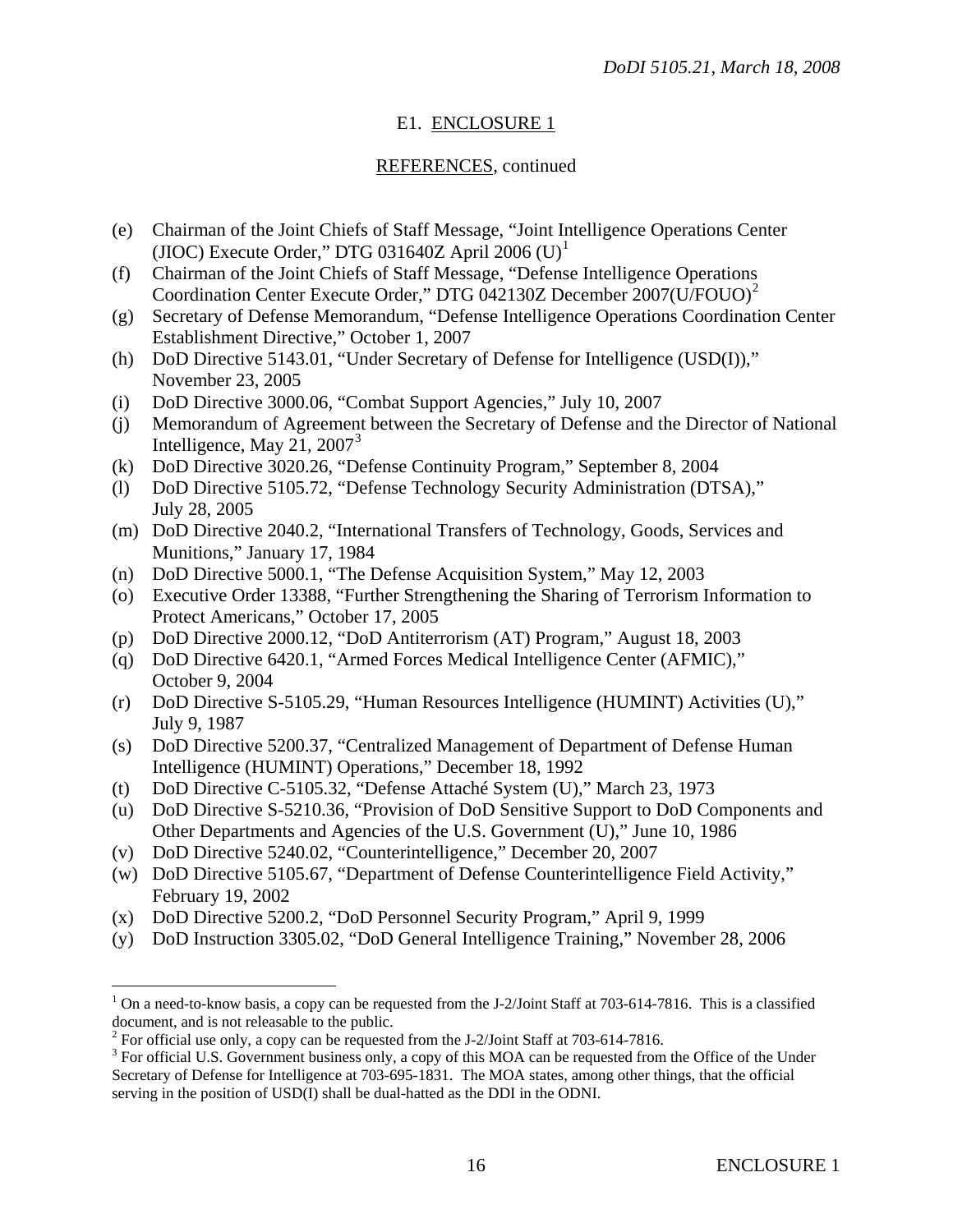- (z) DoD Instruction 3305.01, "National Defense Intelligence College (NDIC)," December 22, 2006
- (aa) Acting Deputy Secretary of Defense Memorandum, "Establishment of the Military Intelligence Program," September 1, 2005
- (ab) Secretary of Defense Memorandum, "Appointment of the Director, Defense Intelligence Operations Coordination Center (DIOCC)," October 1, 2007
- (ac) DoD Instruction 3305.07, "Joint Reserve Intelligence Program (JRIP)," March 27, 2007
- (ad) DoD Directive 5240.01, "DoD Intelligence Activities," August 27, 2007
- (ae) DoD Regulation 5240.1-R, "Procedures Governing the Activities of DoD Intelligence Components that Affect United States Persons," December 1, 1982
- (af) Unified Command Plan, May  $5, 2006<sup>4</sup>$  $5, 2006<sup>4</sup>$  $5, 2006<sup>4</sup>$

 $\overline{a}$ 

- (ag) Secretary of Defense Memorandum, "Appointment of the Commander, Joint Functional Component Command for Intelligence, Surveillance and Reconnaissance (JFCC ISR)," March 2, 2005
- (ah) DoD Directive 4630.05, "Interoperability and Supportability of Information Technology (IT) and National Security Systems (NSS)," May 5, 2004
- (ai) DoD Instruction 8910.01, "Information Collection and Reporting," March 6, 2007
- (aj) Deputy Secretary of Defense Memorandum, "Implementation Guidance Regarding the Office of the Assistant Secretary of Defense for Homeland Defense," March 25, 2003
- (ak) DoD Directive 3020.40, "Defense Critical Infrastructure Program (DCIP)," August 19, 2005
- (al) DoD Directive C-3325.01E, "Foreign Materiel Program (FMP) (U)," October 10, 2006
- (am) DoD Directive S-5105.61, "DoD Cover and Cover Support Activities (U)," May 3, 1997

<span id="page-16-0"></span><sup>&</sup>lt;sup>4</sup> For official use only and on a need-to-know basis, a copy can be requested from the J-5/Joint Staff at 703-693-1466.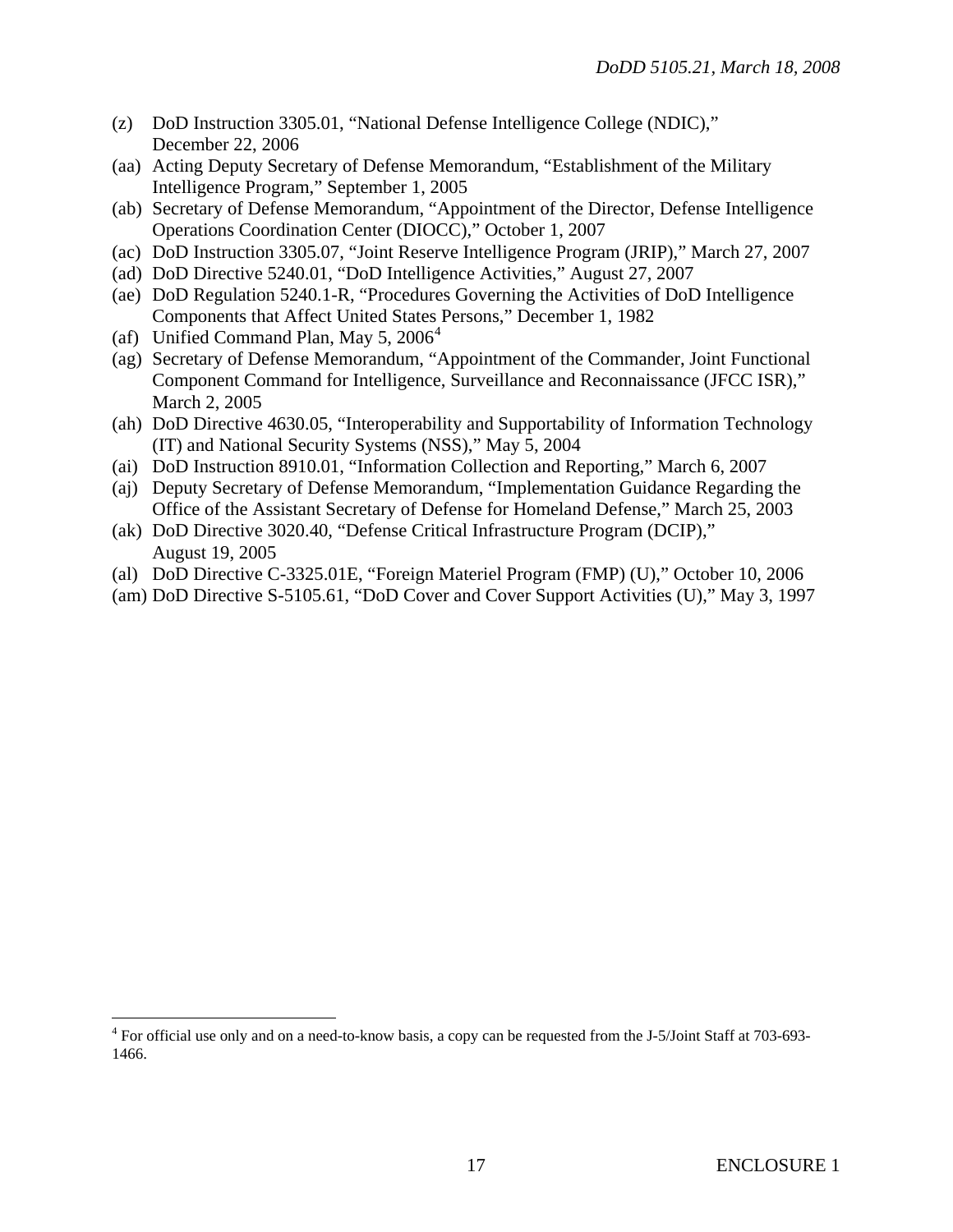# E2. ENCLOSURE 2

## DEFINITIONS

E2.1. All-Source Analysis. An intelligence activity involving the integration, evaluation, and interpretation of information from all available data sources and types, to include HUMINT, SIGINT, MASINT, GEOINT, OSINT, and CI.

E2.2. Defense Intelligence. The term "Defense Intelligence" refers to the integrated Departmental intelligence that covers the broad aspects of national policy and national security and that intelligence relating to capabilities, intentions, and activities of foreign powers, organizations, or persons, including any foreign military or military-related situation or activity which is significant to Defense policy-making or the planning and conduct of military operations and activities. Defense Intelligence includes Active and Reserve military, strategic, operational, and tactical intelligence. (DoD Directive 5143.01 (Reference (h)))

E2.3. Defense Intelligence Components. The term "Defense Intelligence Components" refers to all DoD organizations that perform intelligence and intelligence-related functions. Those organizations include: the DIA; the NGA; the NRO; the National Security Agency/Central Security Service; and the intelligence elements of the Active and Reserve components of the Military Departments.

E2.4. GDIP. The GDIP is an integrated capability, and the Director, DIA, serves as the Program Manager. The GDIP is part of the NIP, as defined in E.O. 12333. The GDIP is an integrated Defense Intelligence capability that includes DIA, the Service technical production centers, and special collection activities. The GDIP integrates and produces National Intelligence for Defense and national consumers. It represents the national Defense Intelligence priorities for operational customers, national and Defense-wide collection management, All-Source Analysis, HUMINT, MASINT, IT, and Special Activities. The GDIP may include other NIP activities as agreed between the Secretary of Defense and the DNI.

E2.5. Intelligence Planning Process. The intelligence component of Adaptive Planning. It is a process that integrates, synchronizes, prioritizes, and focuses DoD Intelligence (both theater and national) on achieving the supported commander's operational objectives and desired effects during all phases of an OPLAN or concept plan. Additionally, the process identifies knowledge gaps and capability shortfalls within DoD Intelligence.

E2.6. Military Intelligence. The term "Military Intelligence" refers to the collection, analysis, production, and dissemination of information relating to any foreign military or military-related situation or activity that is significant to military policy-making or the planning and conduct of military operations and activities. (DoD Directive 5143.01 (Reference (h)))

E2.7. National Intelligence. The term "National Intelligence" refers to all intelligence, regardless of the source from which derived, and including information gathered within or outside the United States that pertains, as determined consistent with any guidance issued by the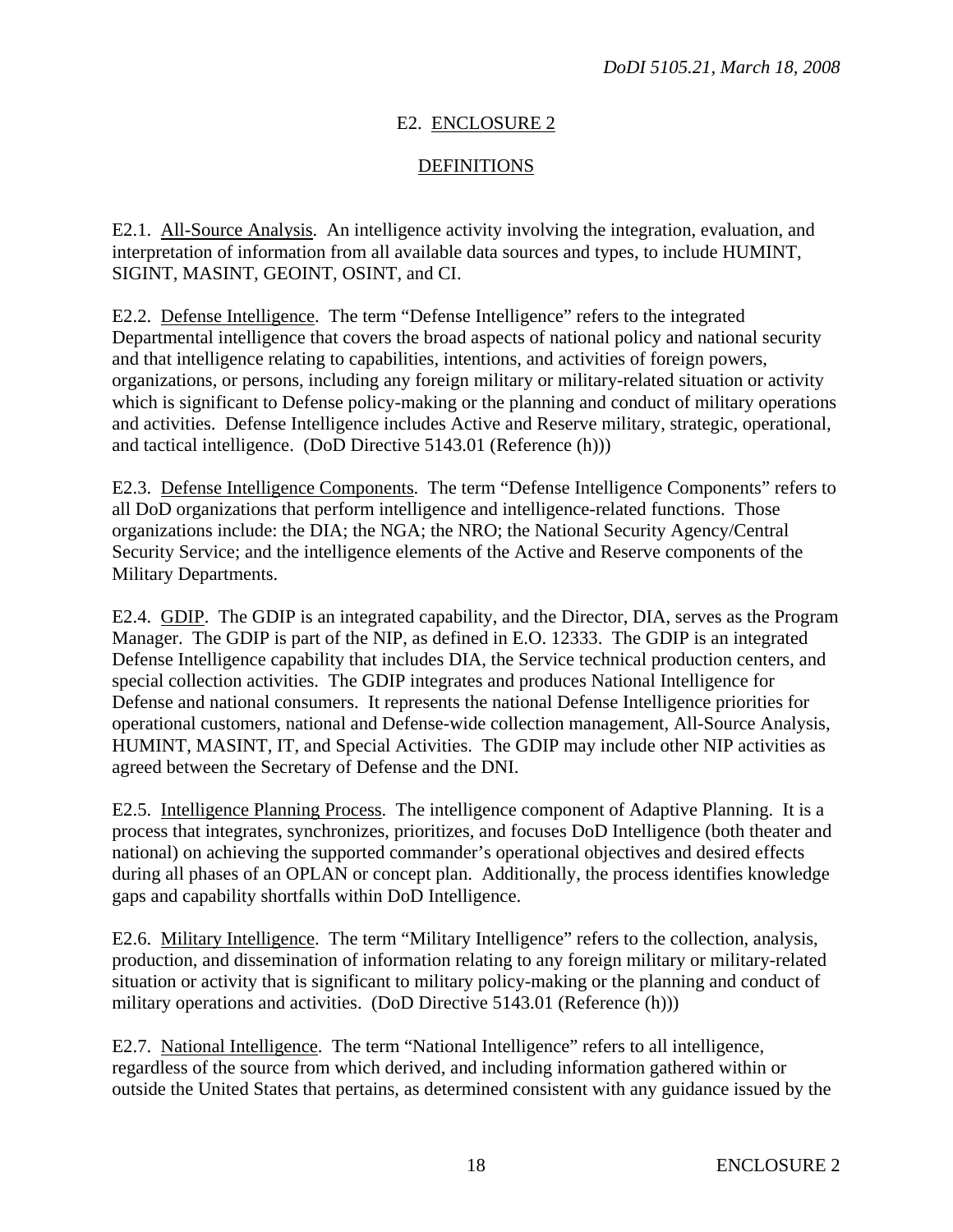President, to more than one United States Government Agency, and that involves threats to the United States, its people, property, or interests; the development, proliferation, or use of weapons of mass destruction; or any other matter bearing on United States national or homeland security. (Title 50, U.S. Code (Reference (b)))

Attachments - 1 E2.A1. Acronyms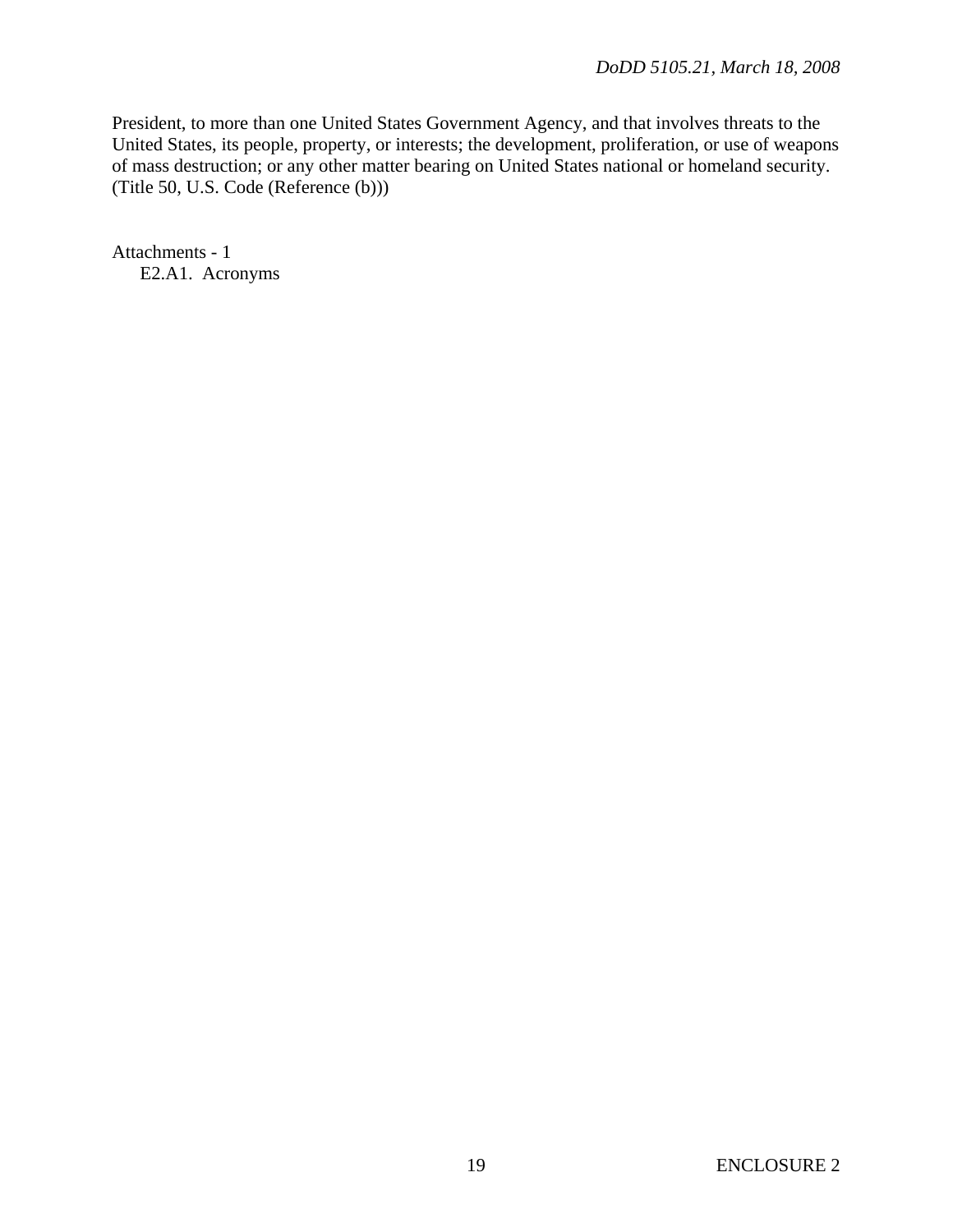# E2.A1 ATTACHMENT 1 TO ENCLOSURE 2

# ACRONYMS

# **ACRONYM TERM**

| <b>ACAT</b>     | <b>Acquisition Category</b>                                            |
|-----------------|------------------------------------------------------------------------|
| AT              | Antiterrorism                                                          |
| CI              | Counterintelligence                                                    |
| <b>CIA</b>      | Central Intelligence Agency                                            |
| <b>COA</b>      | Course of Action                                                       |
| <b>COCOM</b>    | <b>Combatant Command</b>                                               |
| <b>CSA</b>      | <b>Combat Support Agency</b>                                           |
| DA&M            | Director of Administration and Management                              |
| <b>DCIP</b>     | Defense Critical Infrastructure Program                                |
| DDI             | Director of Defense Intelligence                                       |
| <b>DHM</b>      | Defense Human Intelligence Manager                                     |
| <b>DIA</b>      | Defense Intelligence Agency                                            |
| <b>DIOCC</b>    | Defense Intelligence Operations Coordination Center                    |
| <b>DNI</b>      | Director of National Intelligence                                      |
| DoD             | Department of Defense                                                  |
| DoD CIFA        | Department of Defense Counterintelligence Field Activity               |
| <b>DTSA</b>     | Defense Technology Security Administration                             |
| E.O.            | <b>Executive Order</b>                                                 |
| <b>EXORD</b>    | <b>Execute Order</b>                                                   |
| <b>FCIP</b>     | Foreign Counterintelligence Program                                    |
| <b>FMP</b>      | Foreign Materiel Program                                               |
| <b>GDIP</b>     | General Defense Intelligence Program                                   |
| <b>GEOINT</b>   | Geospatial Intelligence                                                |
| <b>HUMINT</b>   | Human Intelligence                                                     |
| IC              | <b>Intelligence Community</b>                                          |
| <b>ISR</b>      | Intelligence, Surveillance, and Reconnaissance                         |
| IT              | <b>Information Technology</b>                                          |
| $J-2$           | Joint Staff Intelligence Directorate                                   |
| <b>JFCC ISR</b> | Joint Functional Component Command for Intelligence, Surveillance, and |
|                 | Reconnaissance                                                         |
| <b>JIOC</b>     | Joint Intelligence Operations Center                                   |
| <b>JIVU</b>     | Joint Intelligence Virtual University                                  |
| JMAS            | Joint Military Attaché School                                          |
| <b>JMITC</b>    | Joint Military Intelligence Training Center                            |
| <b>JRIP</b>     | Joint Reserve Intelligence Program                                     |
| <b>JROC</b>     | Joint Requirements Oversight Council                                   |
| <b>JWICS</b>    | Joint Worldwide Intelligence Communications System                     |
| LMS             | <b>Learning Management System</b>                                      |
| <b>MASINT</b>   | Measurement and Signature Intelligence                                 |
|                 |                                                                        |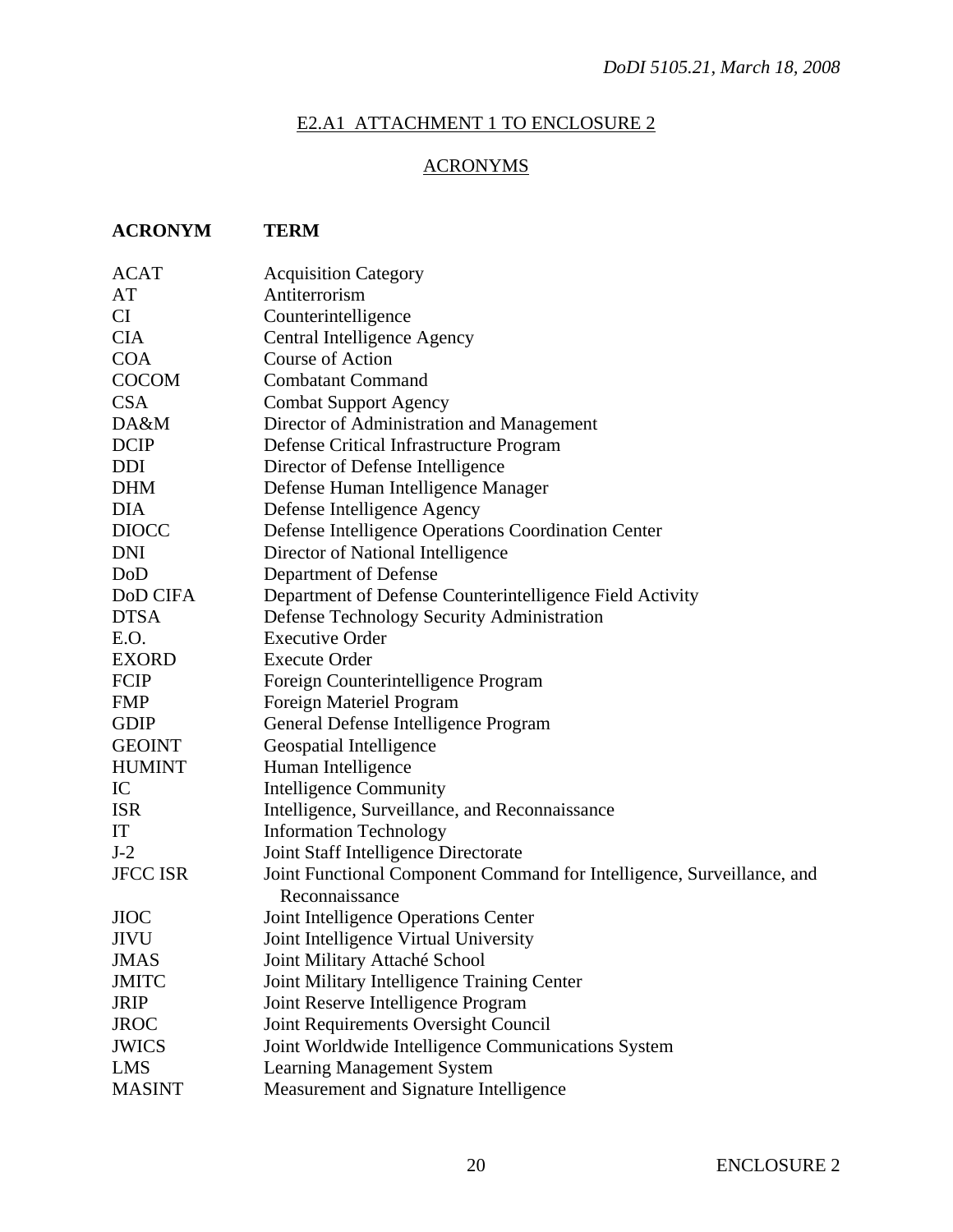| <b>Milestone Decision Authority</b>               |
|---------------------------------------------------|
| Military Intelligence Board                       |
| Military Intelligence Program                     |
| Memorandum of Agreement                           |
| National Defense Intelligence College             |
| National Geospatial-Intelligence Agency           |
| National Intelligence Coordination Center         |
| National Intelligence Program                     |
| National Intelligence Support Team                |
| National Reconnaissance Office                    |
| <b>National Security Agency</b>                   |
| National Security Agency/Central Security Service |
| Office of the Director of National Intelligence   |
| <b>Operation Plan</b>                             |
| <b>Office of Personnel Management</b>             |
| Office of the Secretary of Defense                |
| Open-Source Intelligence                          |
| <b>Sensitive Compartmented Information</b>        |
| <b>Security Cooperation Guidance</b>              |
| Signals Intelligence                              |
| <b>Unified Command Plan</b>                       |
| <b>United States Code</b>                         |
| Under Secretary of Defense for Intelligence       |
| <b>United States Strategic Command</b>            |
| <b>Weapons of Mass Destruction</b>                |
|                                                   |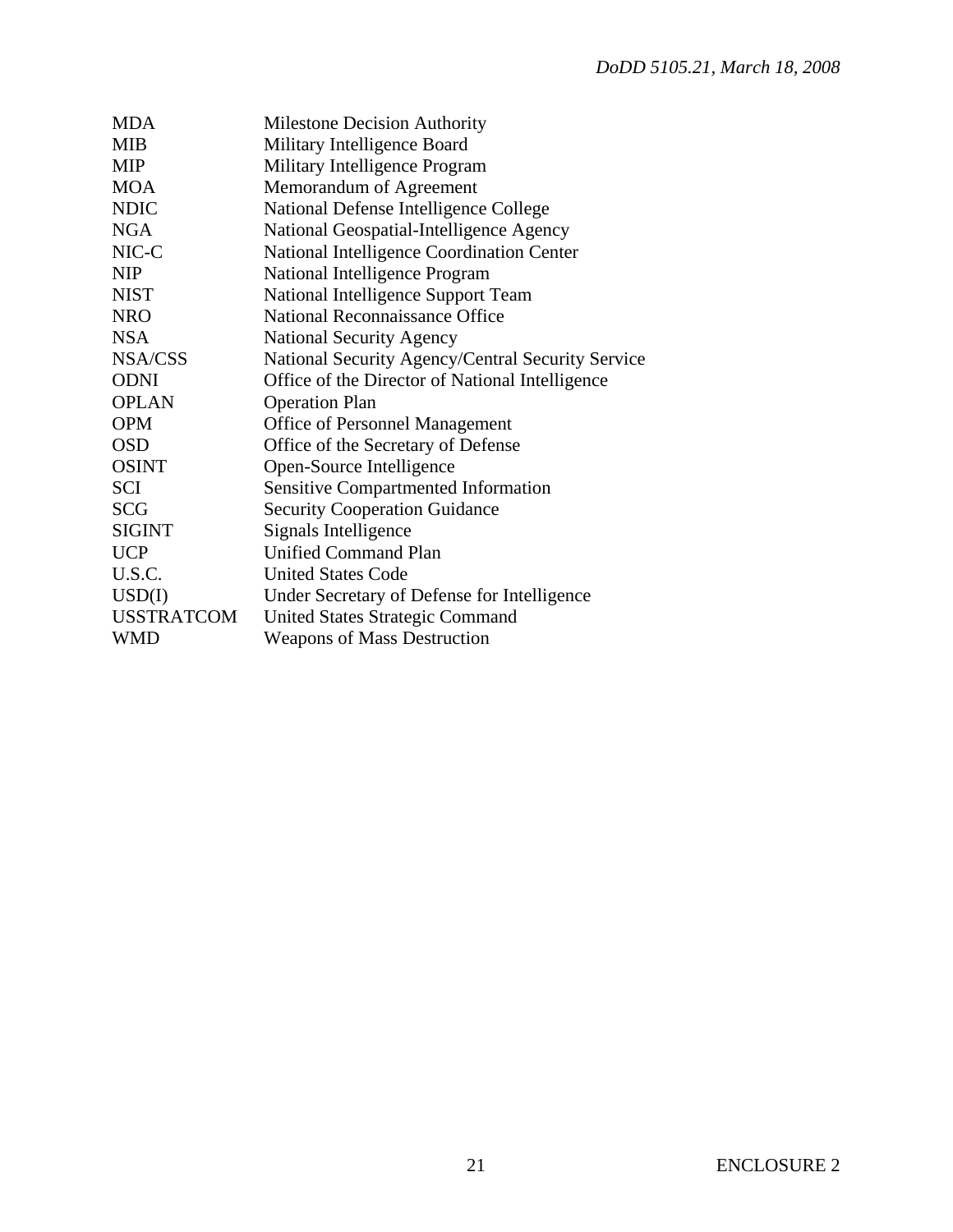# E3. ENCLOSURE 3

# ADDITIONAL ACTIVITIES

Pursuant to the responsibilities and functions stipulated in this Directive, the Director, DIA, shall:

E3.1. As requested by the Chairman of the Joint Chiefs of Staff, review and provide recommendations to the Chairman of the Joint Chiefs of Staff and the USD(I) concerning the planning, programming, budgeting, and use of intelligence resources for the collection and production of intelligence in support of the planning and operational requirements of the Combatant Commanders and the Secretaries of the Military Departments.

E3.2. Develop Joint and Initial Capabilities Documents to identify the required capabilities for DIA functional activities critical to joint forces, current gaps or redundancies, and the need to resolve specific capability gaps.

E3.3. In collaboration with the Chairman of the Joint Chiefs of Staff, the Secretaries of the Military Departments, and the Combatant Commanders, and other appropriate senior officials and associated fora, evaluate the contribution of the intelligence collection disciplines in support of all-source intelligence analysis within the Department.

E3.4. Facilitate Defense Intelligence support for civil agency requirements in emergency situations and assist the Assistant Secretary of Defense for Homeland Defense and Americas' Security Affairs, as necessary, pursuant to Deputy Secretary of Defense Memorandum, "Implementation Guidance Regarding the Office of the Assistant Secretary of Defense for Homeland Defense," March 25, 2003 (Reference (aj)).

E3.5. Serve as the ISR Sector Lead for the DCIP in accordance with DoD Directive 3020.40 (Reference (ak)).

E3.6. Serve as the DoD Executive Agent (EA) for the Foreign Materiel Program except for those acquisition and exploitation activities for which the Director, NSA, and the USD(I) have responsibility in accordance with DoD Directive C-3325.01E (Reference (al)).

E3.7. With the Director, NSA, co-manage and support, as appropriate, the activities of the Defense Special Missile and Aerospace Center. Participate in the IC centers, committees, and working groups established by the DNI and in comparable activities established by the Secretary of Defense. Provide representation to national and international fora, as appropriate. Serve on DoD boards, committees, and other groups concerning Defense Intelligence activities, functions, and responsibilities.

E3.8. Lead a dedicated senior Signature Support Mission forum with representation from the USD(I), the Under Secretary of Defense for Acquisition, Technology, and Logistics, and the Assistant Secretary of Defense for Networks and Information Integration, as well as the Joint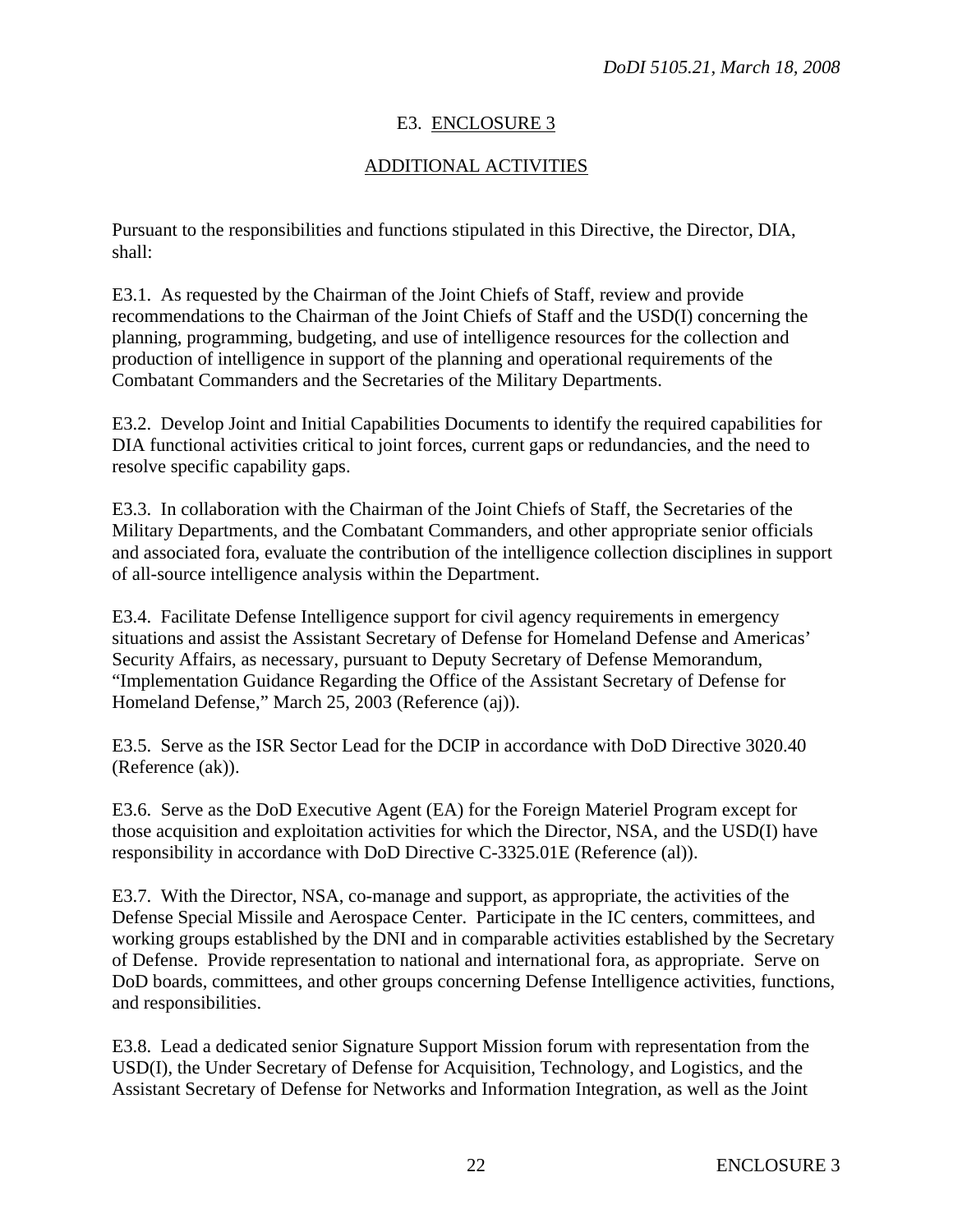Staff, the Military Services, and the Defense Agencies, as appropriate, to oversee the execution of the signature support mission.

E3.9. Serve as the IC Executive Agent for the National Media Exploitation Center and the Underground Facilities Analysis Center, as well as Prisoner of War/Missing in Action matters pursuant to the authorities and responsibilities prescribed herein.

E3.10. Serve as the DoD EA for the Defense Cover Program pursuant to DoD Directive S-5105.61 (Reference (am)).

E3.11. In conjunction with the Commander of the U.S. Special Operations Command, jointly staff and operate the DoD Special Communications Enterprise Office to serve as the focal point for special communications activities with the Department of Defense pursuant to DoD policy regarding special communications.

E3.12. Plan, coordinate, and lead National Intelligence Support Teams in support of Task Force and Combatant Commanders.

E3.13. Chair the Military Intelligence Board (MIB), an advisory committee established to support the Director, DIA, in managing the GDIP and the DIA portion of the MIP. The MIB is comprised of senior representatives of the Military Departments and the COCOMs.

E3.14. Serve as the DoD Lead Component for Diplomatic Security Matters for all noncombatant DoD elements operating under the authority of the Chief of Mission.

E3.15. Maintain Visual Information records, as appropriate, on all programs under the authority, direction, and control of the Director, DIA, throughout their life cycle.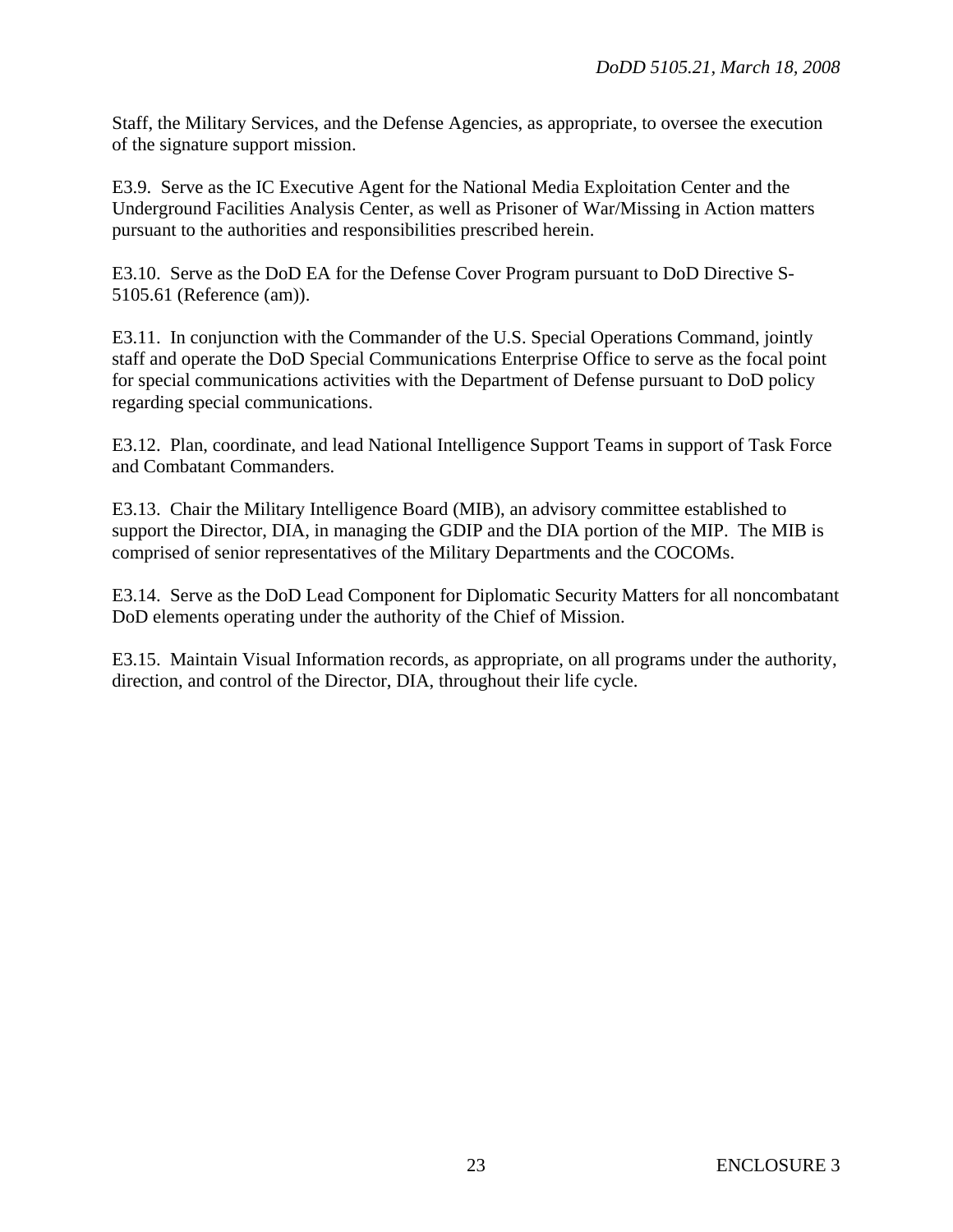## E4. ENCLOSURE 4

## DELEGATIONS OF AUTHORITY

## E4.1. DELEGATION

Pursuant to the authority vested in the Secretary of Defense, and subject to his or her authority, direction, and control, and in accordance with DoD policies and issuances, the Director, DIA, or in the absence of the Director, the person acting for the Director, is hereby delegated authority as required in the administration of DIA missions and operations to:

E4.1.1. Exercise the authority vested in the Secretary of Defense by 5 U.S.C. 301, 302(b), 3101 and 5107, and chapter 83 of 10 U.S.C., as amended, on the employment, direction, and general administration of DIA civilian personnel.

E4.1.2. Fix rates of pay for wage-rate employees exempted from the Classification Act of 1949 by 5 U.S.C. 5102 on the basis of rates established under the Federal Wage System. In fixing such rates, the Director, DIA, shall follow the wage schedule established by the DoD Wage Fixing Authority.

E4.1.3. Pursuant to the authority vested in the Secretary of Defense by 10 U.S.C. 1609, terminate under 10 U.S.C. 1609 the employment of DIA employees. This authority may not be further delegated.

E4.1.4. Administer oaths of office to those entering the Executive Branch of the Federal Government or any other oath required by law in connection with employment therein, in accordance with 5 U.S.C. 2903, and designate in writing, as may be necessary, officers and employees of DIA to perform this function.

E4.1.5. Maintain an official seal and attest to the authenticity of official DIA records under that seal.

E4.1.6. Carry out delegations regarding the Defense Civilian Intelligence Personnel System as prescribed in DoD Directive 1400.35.

E4.1.7. Establish a DIA Incentive Awards Board, pay cash awards to, and incur necessary expenses for the honorary recognition of civilian employees of the Government whose suggestions, inventions, superior accomplishments, or other personal efforts, including special acts or services, benefit or affect DIA, in accordance with 5 U.S.C. 4503, Office of Personnel Management (OPM) regulations, and DoD Directive 5120.15.

E4.1.8. Act as agent for the collection and payment of employment taxes imposed by appropriate statutes.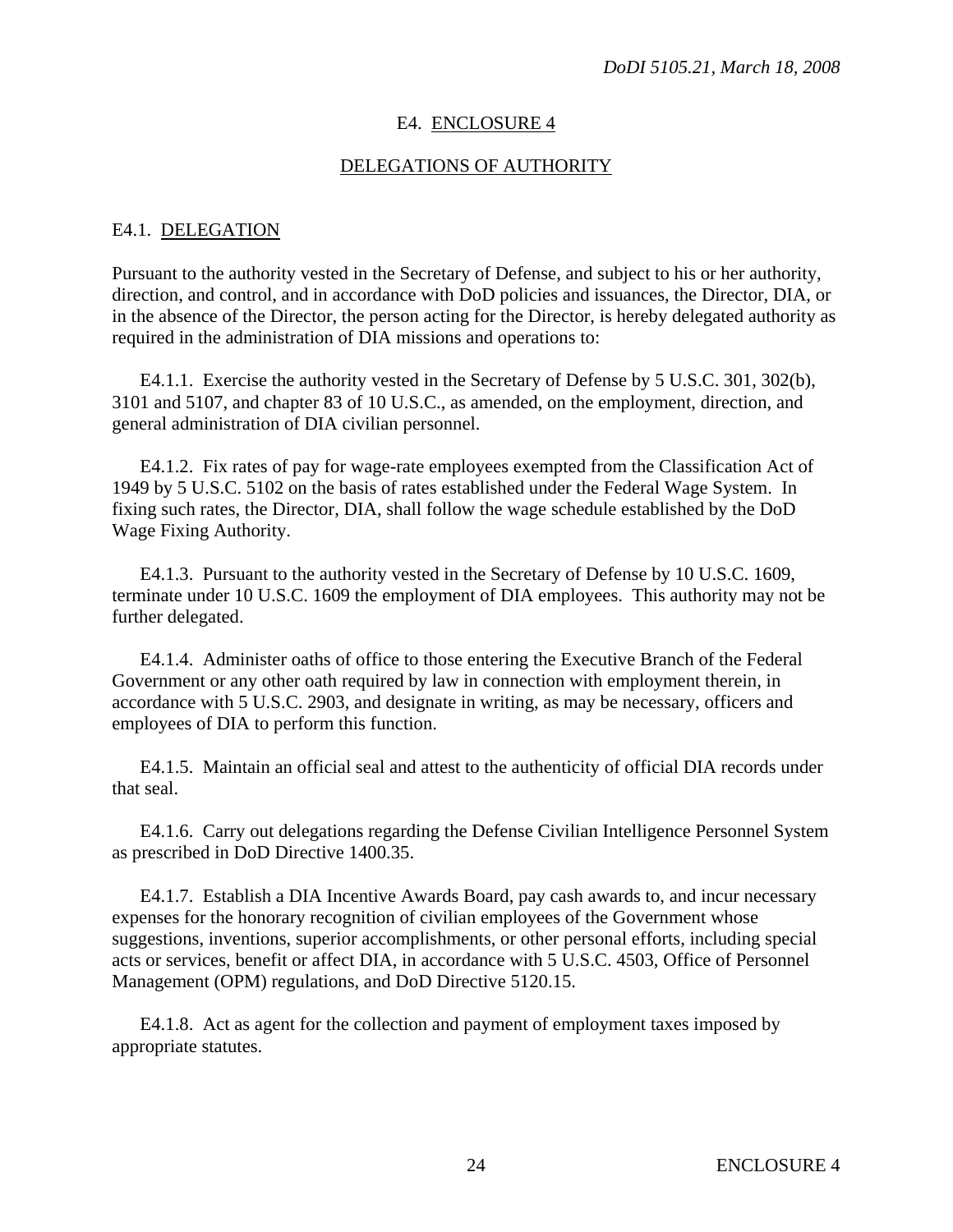E4.1.9. As necessary, use advisory committees and employ temporary or intermittent experts or consultants, as approved by the Secretary of Defense or the DA&M, for the performance of DIA functions consistent with 10 U.S.C. 173, 5 U.S.C. 3109(b), Federal Advisory Committee Act 5 U.S.C. Appendix 2, and DoD Instruction 5105.4.

E4.1.10. In accordance with E.O.s 10450, 12333, 12958, 12968, and DoD Directive 5200.2:

E4.1.10.1. Designate any position in DIA as a "sensitive" position.

E4.1.10.2. Authorize, in the case of an emergency, the appointment of a person to a sensitive position in DIA for a limited period of time and for whom an appropriate background investigation, including the National Agency Check, has not been completed.

E4.1.10.3. Initiate personnel security investigations and, if necessary in the interest of national security, suspend security clearances for personnel assigned to, detailed to, or employed by DIA. Any action under this paragraph shall be taken in accordance with procedures prescribed in DoD Directive 5200.2.

E4.1.11. Authorize and approve:

E4.1.11.1. Temporary duty travel for military personnel assigned or detailed to DIA in accordance with Joint Federal Travel Regulations, Volume I, "Uniformed Service Members."

E4.1.11.2. Travel for DIA civilian employees in accordance with Joint Travel Regulations, Volume 2, "DoD Civilian Personnel."

E4.1.11.3. Invitational travel for non-DoD personnel whose consultative, advisory, or other highly specialized technical services are required in a capacity that is directly related to, or in connection with, DIA activities, in accordance with 5 U.S.C. 5703 and Joint Travel Regulations, Volume 2, "DoD Civilian Personnel."

E4.1.11.4. Overtime work for DIA civilian employees in accordance with 5 U.S.C. Chapter 55, subchapter V, and applicable OPM regulations.

E4.1.12. Approve the expenditure of funds available for travel by military personnel assigned or detailed to DIA for expenses incident to attendance at meetings of technical, scientific, professional, or other similar organizations in such instances when the approval of the Secretary of Defense, or designee, is required by 37 U.S.C. 412 and 5 U.S.C. 4110 and 4111.

E4.1.13. Develop, establish, and maintain an active and continuing Records Management Program, pursuant to 44 U.S.C. 3101-3107 and DoD Directive 5015.2.

E4.1.14. Use the Government-Wide Commercial Purchase Card for making appropriate purchases of material and services, other than personal services, for DIA when it is determined more advantageous and consistent with the best interests of the Government.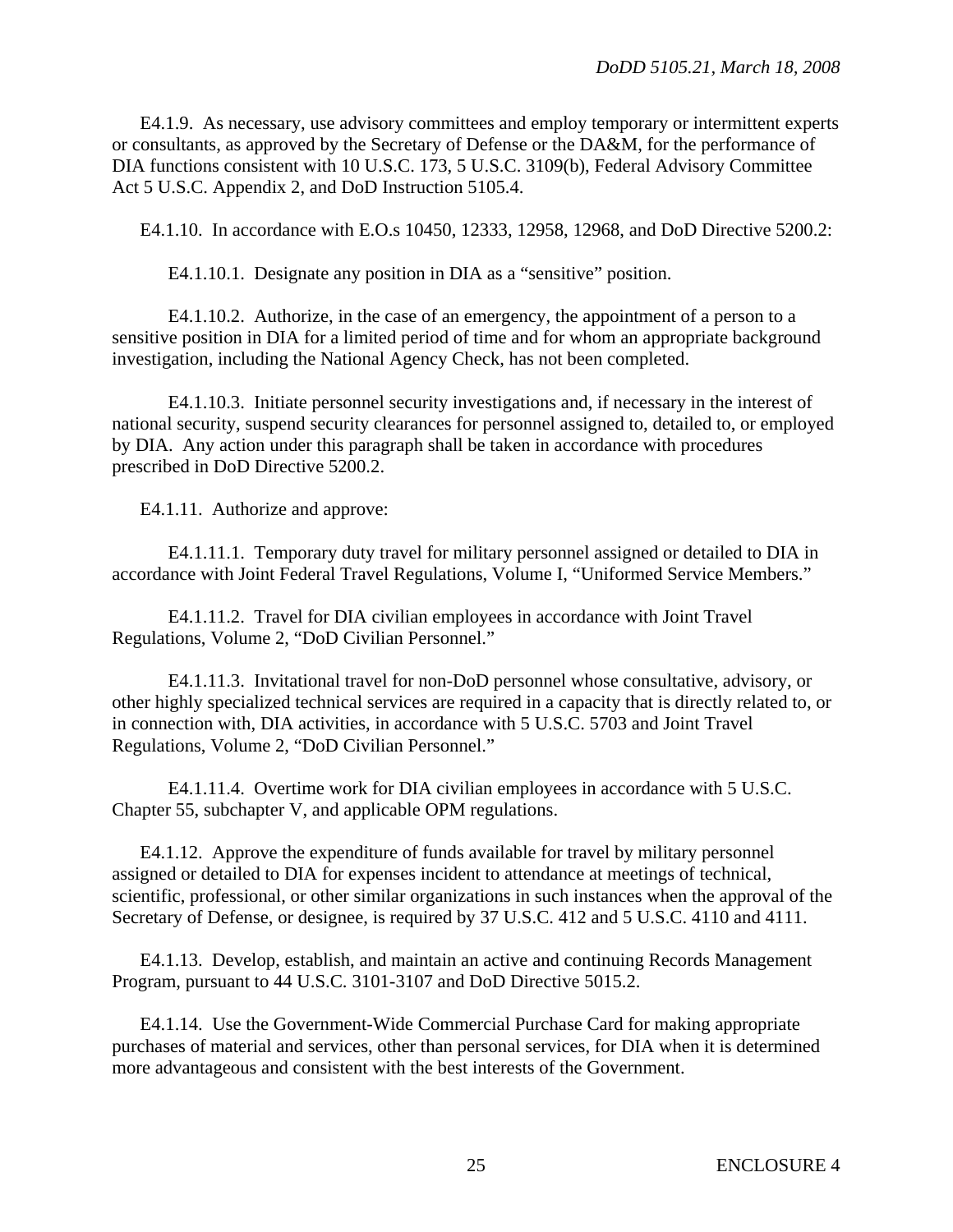E4.1.15. Authorize the publication of advertisements, notices, or proposals in newspapers, magazines, or other public periodicals, as required for the effective administration and operation of DIA, consistent with 44 U.S.C. 3702.

E4.1.16. Establish and maintain, for the functions assigned, an appropriate publications system for the promulgation of common supply and service regulations, instructions, and reference documents, and changes thereto, pursuant to the policies and procedures described in DoD Instruction 5025.01.

E4.1.17. Enter into support and service agreements with the Military Departments, other DoD Components, and other Federal Government agencies, as required, for the effective performance of DIA responsibilities and functions.

E4.1.18. Enter into and administer contracts, directly or through the Military Departments, DoD contract administration services components, and other Federal agencies, as appropriate, for supplies, equipment, and services required to accomplish the mission of DIA. To the extent that any law or E.O. specifically limits the exercise of such authority to persons at the Secretarial level of a Military Department, such authority shall be exercised by the appropriate Under Secretary or Assistant Secretary of Defense.

E4.1.19. Exercise the authority delegated to the Secretary of Defense by the Administrator of the General Services Administration on the disposal of surplus personal property for responsibilities assigned herein.

E4.1.20. Protect the security of DIA installations, activities, property, information, and personnel by appropriate means, including the promulgation of necessary security regulations.

E4.1.21. Establish and maintain appropriate property accounts for DIA and appoint Boards of Survey, approve reports of survey, relieve personal liability, and drop accountability for DIA property contained in the authorized property accounts that has been lost, damaged, stolen, destroyed, or otherwise rendered unserviceable, in accordance with applicable laws and regulations.

E4.1.22. Clear DIA personnel and such other individuals as may be appropriate for access to classified DoD material and information, pursuant to DoD Directive 5200.2 and DoD Instruction 5000.2.

E4.1.23. Serve as the Designated Approving Authority for DIA automated information systems and networks for less than Acquisition Category (ACAT) 1A programs, or serve as the milestone decision authority (MDA) for ACAT 1A programs when appropriately delegated. The Director, DIA, shall exercise delegated MDA in accordance with delegation instructions and applicable procedures.

E4.1.24. Enter into personal services contracts to the extent permitted by law.